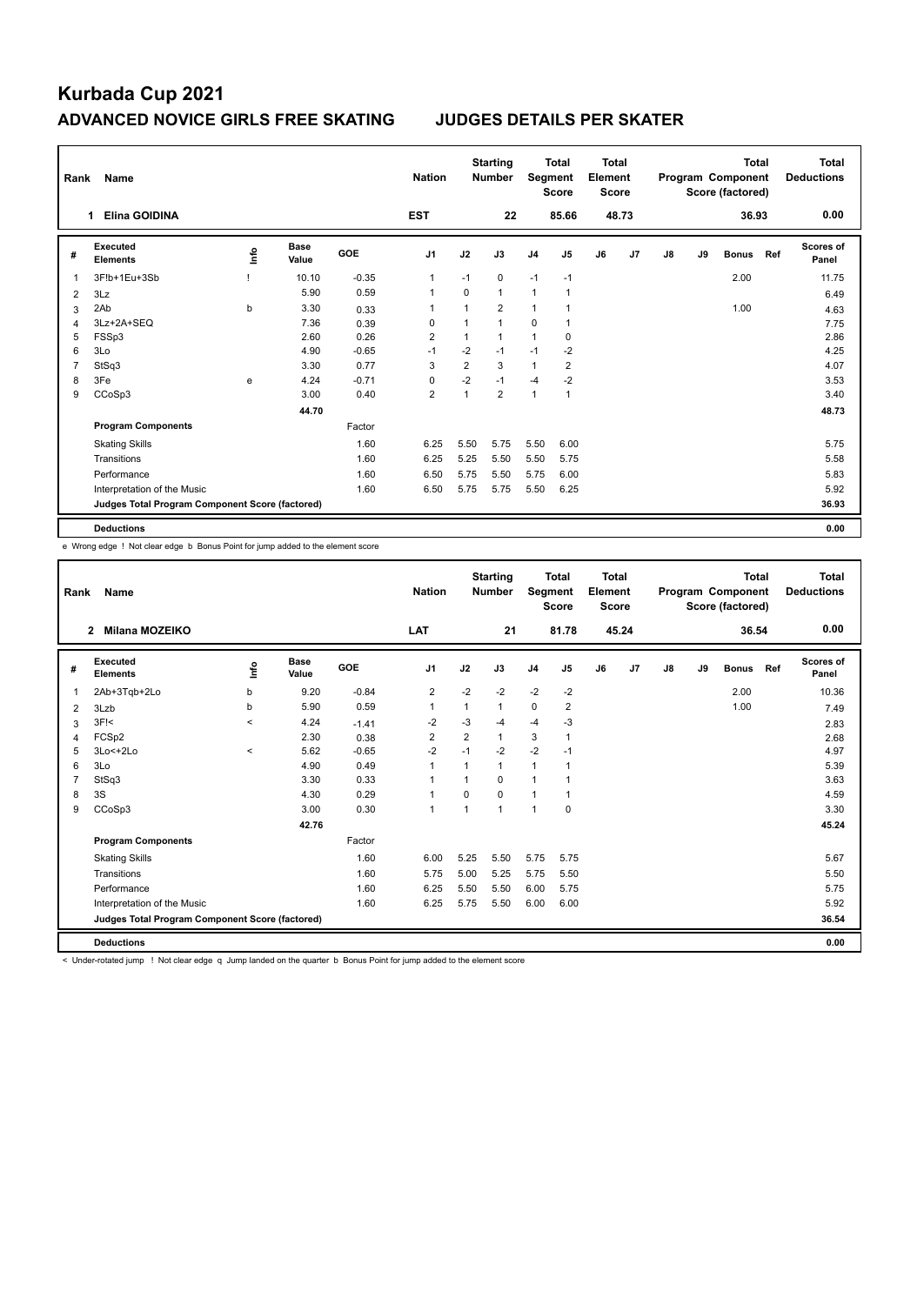| Rank | Name                                            |             |                 |            | <b>Nation</b>  |          | <b>Starting</b><br><b>Number</b> | Segment        | <b>Total</b><br><b>Score</b> | Total<br>Element<br><b>Score</b> |       |    |    | <b>Total</b><br>Program Component<br>Score (factored) |     | <b>Total</b><br><b>Deductions</b> |
|------|-------------------------------------------------|-------------|-----------------|------------|----------------|----------|----------------------------------|----------------|------------------------------|----------------------------------|-------|----|----|-------------------------------------------------------|-----|-----------------------------------|
|      | <b>Kira BARANOVSKA</b><br>3                     |             |                 |            | LAT            |          | 20                               |                | 63.85                        |                                  | 34.55 |    |    | 30.80                                                 |     | $-1.50$                           |
| #    | Executed<br><b>Elements</b>                     | Info        | Base<br>Value   | <b>GOE</b> | J <sub>1</sub> | J2       | J3                               | J <sub>4</sub> | J5                           | J6                               | J7    | J8 | J9 | <b>Bonus</b>                                          | Ref | Scores of<br>Panel                |
| 1    | 2Ab+1Eu+3Sb                                     | $\mathbf b$ | 8.10            | $-0.43$    | 0              | $-1$     | $-1$                             | $-1$           | $-2$                         |                                  |       |    |    | 2.00                                                  |     | 9.67                              |
| 2    | 3Lzb+2A+SEQ                                     | b           | 7.36            | 0.00       | 0              | 0        | $-1$                             | $\mathbf 0$    | $\mathbf{1}$                 |                                  |       |    |    | 1.00                                                  |     | 8.36                              |
| 3    | CCoSp2                                          |             | 2.50            | 0.25       | -1             | 1        | 0                                | $\mathbf{1}$   | 1                            |                                  |       |    |    |                                                       |     | 2.75                              |
| 4    | 3Lo                                             |             | 4.90            | $-0.82$    | $-1$           | $-2$     | $-2$                             | $-2$           | $-1$                         |                                  |       |    |    |                                                       |     | 4.08                              |
| 5    | 3Lz<<                                           | <<          | 2.10            | $-0.84$    | -3             | $-4$     | -4                               | $-4$           | $-4$                         |                                  |       |    |    |                                                       |     | 1.26                              |
| 6    | 3Sq                                             | q           | 4.30            | $-2.15$    | $-5$           | $-5$     | $-5$                             | $-5$           | $-5$                         |                                  |       |    |    |                                                       |     | 2.15                              |
| 7    | FCSSp3                                          |             | 2.60            | 0.00       | $\overline{1}$ | $-1$     | 0                                | $\mathbf 0$    | 0                            |                                  |       |    |    |                                                       |     | 2.60                              |
| 8    | StSq2                                           |             | 2.60            | 0.00       |                | $\Omega$ | 0                                | 0              | $\Omega$                     |                                  |       |    |    |                                                       |     | 2.60                              |
| 9    | 3F<<                                            | <<          | 1.80            | $-0.72$    | $-3$           | $-5$     | -4                               | $-4$           | $-4$                         |                                  |       |    |    |                                                       |     | 1.08                              |
|      |                                                 |             | 36.26           |            |                |          |                                  |                |                              |                                  |       |    |    |                                                       |     | 34.55                             |
|      | <b>Program Components</b>                       |             |                 | Factor     |                |          |                                  |                |                              |                                  |       |    |    |                                                       |     |                                   |
|      | <b>Skating Skills</b>                           |             |                 | 1.60       | 5.00           | 5.00     | 5.00                             | 5.00           | 5.50                         |                                  |       |    |    |                                                       |     | 5.00                              |
|      | Transitions                                     |             |                 | 1.60       | 4.50           | 4.75     | 4.50                             | 4.50           | 5.00                         |                                  |       |    |    |                                                       |     | 4.58                              |
|      | Performance                                     |             |                 | 1.60       | 4.75           | 4.75     | 4.50                             | 5.25           | 5.25                         |                                  |       |    |    |                                                       |     | 4.92                              |
|      | Interpretation of the Music                     |             |                 | 1.60       | 4.75           | 4.75     | 4.50                             | 4.75           | 5.00                         |                                  |       |    |    |                                                       |     | 4.75                              |
|      | Judges Total Program Component Score (factored) |             |                 |            |                |          |                                  |                |                              |                                  |       |    |    |                                                       |     | 30.80                             |
|      | <b>Deductions</b>                               |             | Time violation: | $-1.00$    |                |          |                                  | Falls:         | $-0.50$                      |                                  |       |    |    |                                                       |     | $-1.50$                           |

<< Downgraded jump q Jump landed on the quarter b Bonus Point for jump added to the element score

| Rank           | Name                                            |                          |                      |         | <b>Nation</b>  |          | <b>Starting</b><br><b>Number</b> | Segment        | <b>Total</b><br><b>Score</b> | Total<br>Element<br><b>Score</b> |       |    |    | <b>Total</b><br>Program Component<br>Score (factored) |     | <b>Total</b><br><b>Deductions</b> |
|----------------|-------------------------------------------------|--------------------------|----------------------|---------|----------------|----------|----------------------------------|----------------|------------------------------|----------------------------------|-------|----|----|-------------------------------------------------------|-----|-----------------------------------|
|                | 4 Karina INNOS                                  |                          |                      |         | <b>FIN</b>     |          | 18                               |                | 61.37                        |                                  | 32.44 |    |    | 28.93                                                 |     | 0.00                              |
| #              | Executed<br><b>Elements</b>                     | ١nf٥                     | <b>Base</b><br>Value | GOE     | J <sub>1</sub> | J2       | J3                               | J <sub>4</sub> | J <sub>5</sub>               | J6                               | J7    | J8 | J9 | <b>Bonus</b>                                          | Ref | Scores of<br>Panel                |
| 1              | 2Ab                                             | b                        | 3.30                 | 0.11    | 0              | 0        | 1                                | 0              | $\mathbf{1}$                 |                                  |       |    |    | 1.00                                                  |     | 4.41                              |
| 2              | $3Sb+2T$                                        | b                        | 5.60                 | 0.00    | 0              | 0        | 0                                | 0              | 0                            |                                  |       |    |    | 1.00                                                  |     | 6.60                              |
| 3              | 3S<                                             | $\overline{\phantom{0}}$ | 3.44                 | $-1.38$ | $-4$           | $-4$     | $-4$                             | $-4$           | $-4$                         |                                  |       |    |    |                                                       |     | 2.06                              |
| 4              | 2A                                              |                          | 3.30                 | 0.22    | $\Omega$       | 1        | 1                                | 0              | 1                            |                                  |       |    |    |                                                       |     | 3.52                              |
| 5              | FCSp3                                           |                          | 2.80                 | 0.28    | $\overline{1}$ | $\Omega$ |                                  | 1              |                              |                                  |       |    |    |                                                       |     | 3.08                              |
| 6              | StSq2                                           |                          | 2.60                 | 0.17    | 1              |          | 0                                | 0              | 1                            |                                  |       |    |    |                                                       |     | 2.77                              |
| $\overline{7}$ | 2Lz+2Lo+2Lo                                     |                          | 5.50                 | 0.00    | 1              | $\Omega$ | 0                                | 0              | 0                            |                                  |       |    |    |                                                       |     | 5.50                              |
| 8              | 2Lz                                             |                          | 2.10                 | 0.00    | 1              | $\Omega$ | 0                                | 0              | 0                            |                                  |       |    |    |                                                       |     | 2.10                              |
| 9              | CCoSp3V                                         |                          | 2.25                 | 0.15    | 1              | 1        | $\Omega$                         | $\overline{1}$ | 0                            |                                  |       |    |    |                                                       |     | 2.40                              |
|                |                                                 |                          | 30.89                |         |                |          |                                  |                |                              |                                  |       |    |    |                                                       |     | 32.44                             |
|                | <b>Program Components</b>                       |                          |                      | Factor  |                |          |                                  |                |                              |                                  |       |    |    |                                                       |     |                                   |
|                | <b>Skating Skills</b>                           |                          |                      | 1.60    | 4.75           | 4.50     | 4.50                             | 4.50           | 5.00                         |                                  |       |    |    |                                                       |     | 4.58                              |
|                | Transitions                                     |                          |                      | 1.60    | 4.50           | 4.25     | 4.25                             | 4.25           | 4.75                         |                                  |       |    |    |                                                       |     | 4.33                              |
|                | Performance                                     |                          |                      | 1.60    | 4.50           | 4.50     | 4.50                             | 4.50           | 4.75                         |                                  |       |    |    |                                                       |     | 4.50                              |
|                | Interpretation of the Music                     |                          |                      | 1.60    | 4.75           | 4.50     | 4.75                             | 4.25           | 5.00                         |                                  |       |    |    |                                                       |     | 4.67                              |
|                | Judges Total Program Component Score (factored) |                          |                      |         |                |          |                                  |                |                              |                                  |       |    |    |                                                       |     | 28.93                             |
|                | <b>Deductions</b>                               |                          |                      |         |                |          |                                  |                |                              |                                  |       |    |    |                                                       |     | 0.00                              |

< Under-rotated jump b Bonus Point for jump added to the element score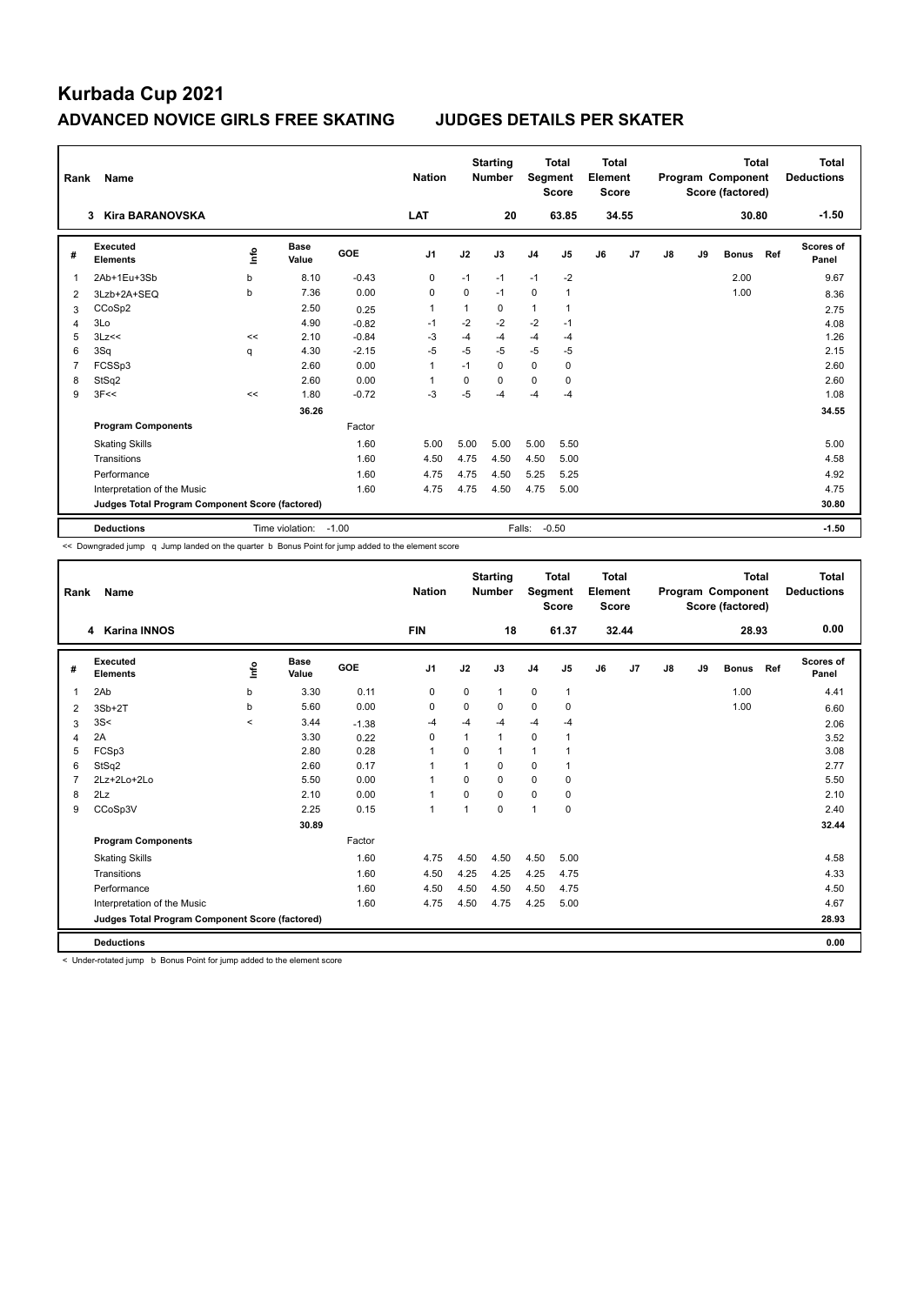| Rank           | Name                                            |      |                      |        | <b>Nation</b>  |                | <b>Starting</b><br><b>Number</b> | Segment        | Total<br><b>Score</b> | Total<br>Element<br><b>Score</b> |                |    |    | <b>Total</b><br>Program Component<br>Score (factored) |     | Total<br><b>Deductions</b> |
|----------------|-------------------------------------------------|------|----------------------|--------|----------------|----------------|----------------------------------|----------------|-----------------------|----------------------------------|----------------|----|----|-------------------------------------------------------|-----|----------------------------|
|                | <b>Jelizaveta DERECINA</b><br>5                 |      |                      |        | LAT            |                | 12                               |                | 59.98                 |                                  | 30.24          |    |    | 29.74                                                 |     | 0.00                       |
| #              | Executed<br><b>Elements</b>                     | ١nfo | <b>Base</b><br>Value | GOE    | J <sub>1</sub> | J2             | J3                               | J <sub>4</sub> | J <sub>5</sub>        | J6                               | J <sub>7</sub> | J8 | J9 | <b>Bonus</b>                                          | Ref | <b>Scores of</b><br>Panel  |
| 1              | 3Tb+2T+2T                                       | b    | 6.80                 | 0.28   | 1              | 1              | 0                                | $\Omega$       | $\mathbf{1}$          |                                  |                |    |    | 1.00                                                  |     | 8.08                       |
| 2              | 2F                                              |      | 1.80                 | 0.18   | $\mathbf{1}$   | 1              | 1                                | $\mathbf{1}$   | $\mathbf{1}$          |                                  |                |    |    |                                                       |     | 1.98                       |
| 3              | 3T                                              |      | 4.20                 | 0.42   | $\Omega$       | 1              | 1                                | $\overline{1}$ | 1                     |                                  |                |    |    |                                                       |     | 4.62                       |
| $\overline{4}$ | 1A                                              |      | 1.10                 | 0.11   | 0              | 1              | 1                                | 1              | 1                     |                                  |                |    |    |                                                       |     | 1.21                       |
| 5              | $2Lz+2Lo$                                       |      | 3.80                 | 0.07   | -1             | 1              | 0                                | $\Omega$       | 0                     |                                  |                |    |    |                                                       |     | 3.87                       |
| 6              | StSq2                                           |      | 2.60                 | 0.00   | 0              | $\Omega$       | 1                                | $-1$           | 0                     |                                  |                |    |    |                                                       |     | 2.60                       |
| $\overline{7}$ | FCUS <sub>p3</sub>                              |      | 2.40                 | 0.08   | $\overline{1}$ | $\overline{1}$ | 0                                | $\mathbf 0$    | 0                     |                                  |                |    |    |                                                       |     | 2.48                       |
| 8              | 2Lz                                             |      | 2.10                 | 0.00   | 0              | 0              | $\Omega$                         | $\mathbf 0$    | 0                     |                                  |                |    |    |                                                       |     | 2.10                       |
| 9              | CCoSp3                                          |      | 3.00                 | 0.30   | $\mathbf{1}$   | $\mathbf{1}$   | 1                                | $\overline{2}$ | $\mathbf{1}$          |                                  |                |    |    |                                                       |     | 3.30                       |
|                |                                                 |      | 27.80                |        |                |                |                                  |                |                       |                                  |                |    |    |                                                       |     | 30.24                      |
|                | <b>Program Components</b>                       |      |                      | Factor |                |                |                                  |                |                       |                                  |                |    |    |                                                       |     |                            |
|                | <b>Skating Skills</b>                           |      |                      | 1.60   | 5.00           | 4.50           | 5.00                             | 4.75           | 5.00                  |                                  |                |    |    |                                                       |     | 4.92                       |
|                | Transitions                                     |      |                      | 1.60   | 4.50           | 4.00           | 4.75                             | 4.25           | 4.50                  |                                  |                |    |    |                                                       |     | 4.42                       |
|                | Performance                                     |      |                      | 1.60   | 5.00           | 4.25           | 4.50                             | 4.75           | 4.75                  |                                  |                |    |    |                                                       |     | 4.67                       |
|                | Interpretation of the Music                     |      |                      | 1.60   | 4.50           | 4.25           | 4.75                             | 4.50           | 4.75                  |                                  |                |    |    |                                                       |     | 4.58                       |
|                | Judges Total Program Component Score (factored) |      |                      |        |                |                |                                  |                |                       |                                  |                |    |    |                                                       |     | 29.74                      |
|                | <b>Deductions</b>                               |      |                      |        |                |                |                                  |                |                       |                                  |                |    |    |                                                       |     | 0.00                       |

b Bonus Point for jump added to the element score

| Rank           | Name                                            |         |                      |         | <b>Nation</b>  |      | <b>Starting</b><br><b>Number</b> | Segment        | <b>Total</b><br><b>Score</b> | <b>Total</b><br>Element<br><b>Score</b> |       |               |    | <b>Total</b><br>Program Component<br>Score (factored) | <b>Total</b><br><b>Deductions</b> |
|----------------|-------------------------------------------------|---------|----------------------|---------|----------------|------|----------------------------------|----------------|------------------------------|-----------------------------------------|-------|---------------|----|-------------------------------------------------------|-----------------------------------|
|                | <b>Ksenija HEIMANE</b><br>6                     |         |                      |         | LAT            |      | 13                               |                | 56.82                        |                                         | 25.35 |               |    | 31.47                                                 | 0.00                              |
| #              | Executed<br><b>Elements</b>                     | Lnfo    | <b>Base</b><br>Value | GOE     | J <sub>1</sub> | J2   | J3                               | J <sub>4</sub> | J5                           | J6                                      | J7    | $\mathsf{J}8$ | J9 | Ref                                                   | <b>Scores of</b><br>Panel         |
| $\mathbf{1}$   | 3Lo<<                                           | <<      | 1.70                 | $-0.85$ | $-4$           | $-5$ | $-5$                             | $-5$           | $-5$                         |                                         |       |               |    |                                                       | 0.85                              |
| $\overline{2}$ | 2A<<                                            | <<      | 1.10                 | $-0.40$ | -3             | $-5$ | $-4$                             | $-3$           | -4                           |                                         |       |               |    |                                                       | 0.70                              |
| 3              | 3Lo<+2T                                         | $\prec$ | 5.22                 | $-0.78$ | $-2$           | $-2$ | $-2$                             | $-2$           | $-2$                         |                                         |       |               |    |                                                       | 4.44                              |
| 4              | CCoSp3                                          |         | 3.00                 | 0.50    | $\overline{2}$ |      | $\overline{2}$                   | $\overline{2}$ |                              |                                         |       |               |    |                                                       | 3.50                              |
| 5              | 2Lz                                             |         | 2.10                 | 0.21    | 1              |      | 1                                | $\overline{2}$ |                              |                                         |       |               |    |                                                       | 2.31                              |
| 6              | 2F+2Lo+2Lo                                      |         | 5.20                 | $-0.36$ | $\mathbf 0$    | $-2$ | $-3$                             | $-2$           | $-2$                         |                                         |       |               |    |                                                       | 4.84                              |
| 7              | 2Lz                                             |         | 2.10                 | 0.21    | $\mathbf{1}$   |      | 1                                | $\mathbf{1}$   |                              |                                         |       |               |    |                                                       | 2.31                              |
| 8              | StSq2                                           |         | 2.60                 | 0.35    | 1              |      | $\overline{2}$                   | $\overline{2}$ |                              |                                         |       |               |    |                                                       | 2.95                              |
| 9              | FCSp3                                           |         | 2.80                 | 0.65    | $\overline{2}$ | 2    | 3                                | 3              | $\overline{\mathbf{c}}$      |                                         |       |               |    |                                                       | 3.45                              |
|                |                                                 |         | 25.82                |         |                |      |                                  |                |                              |                                         |       |               |    |                                                       | 25.35                             |
|                | <b>Program Components</b>                       |         |                      | Factor  |                |      |                                  |                |                              |                                         |       |               |    |                                                       |                                   |
|                | <b>Skating Skills</b>                           |         |                      | 1.60    | 4.75           | 4.75 | 5.50                             | 5.00           | 5.25                         |                                         |       |               |    |                                                       | 5.00                              |
|                | Transitions                                     |         |                      | 1.60    | 4.25           | 4.50 | 5.00                             | 5.00           | 5.00                         |                                         |       |               |    |                                                       | 4.83                              |
|                | Performance                                     |         |                      | 1.60    | 4.50           | 4.50 | 5.25                             | 5.25           | 5.00                         |                                         |       |               |    |                                                       | 4.92                              |
|                | Interpretation of the Music                     |         |                      | 1.60    | 4.75           | 4.75 | 5.25                             | 4.75           | 5.25                         |                                         |       |               |    |                                                       | 4.92                              |
|                | Judges Total Program Component Score (factored) |         |                      |         |                |      |                                  |                |                              |                                         |       |               |    |                                                       | 31.47                             |
|                | <b>Deductions</b>                               |         |                      |         |                |      |                                  |                |                              |                                         |       |               |    |                                                       | 0.00                              |

< Under-rotated jump << Downgraded jump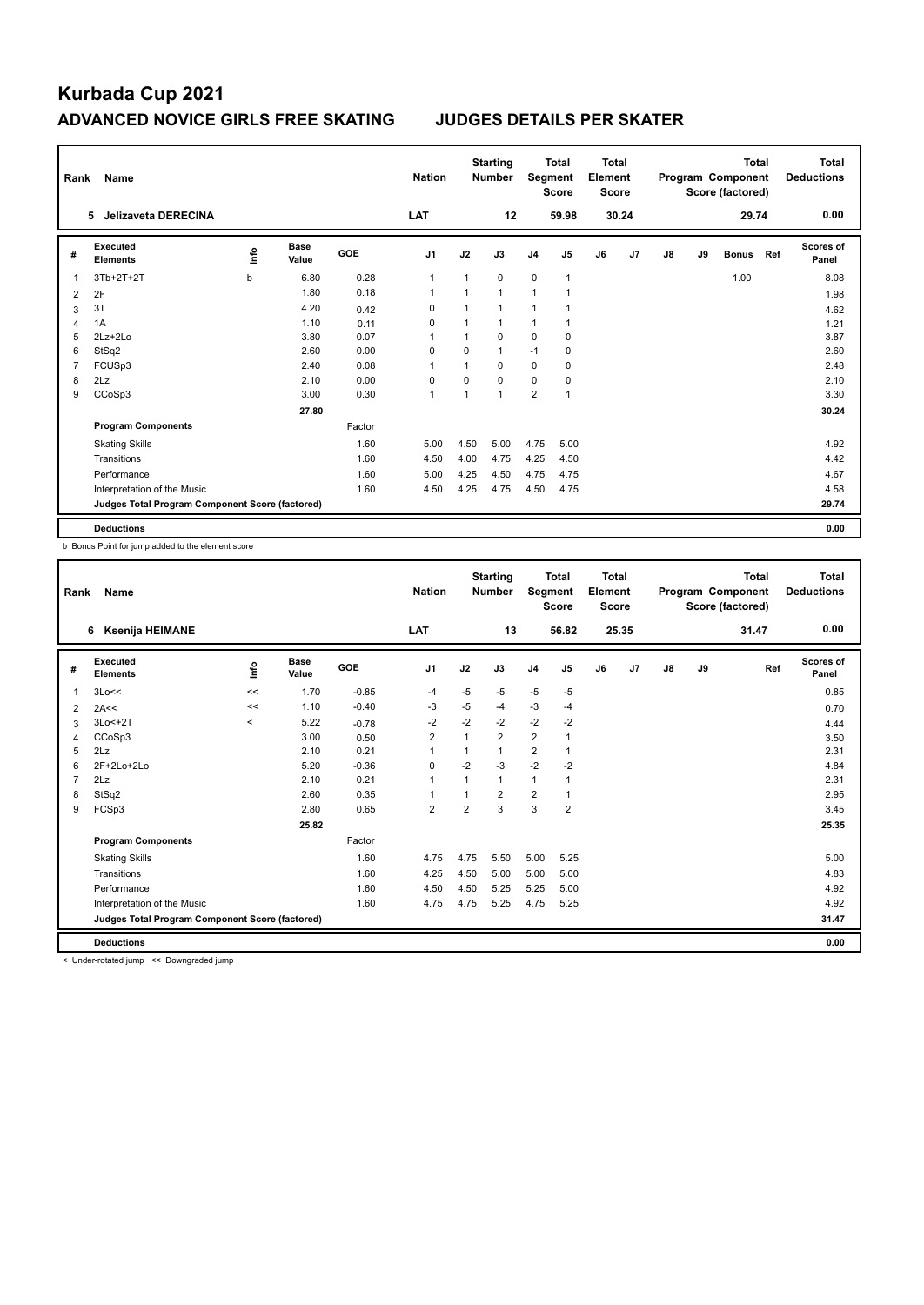| Rank           | Name                                            |         |                      |         | <b>Nation</b>  |          | <b>Starting</b><br><b>Number</b> | Segment        | <b>Total</b><br><b>Score</b> | Total<br>Element<br><b>Score</b> |                |    |    | Total<br>Program Component<br>Score (factored) |     | Total<br><b>Deductions</b> |
|----------------|-------------------------------------------------|---------|----------------------|---------|----------------|----------|----------------------------------|----------------|------------------------------|----------------------------------|----------------|----|----|------------------------------------------------|-----|----------------------------|
|                | <b>Emelie-Louise RINNE</b><br>7                 |         |                      |         | <b>EST</b>     |          | 19                               |                | 54.66                        |                                  | 24.59          |    |    | 31.07                                          |     | $-1.00$                    |
| #              | Executed<br><b>Elements</b>                     | ۴       | <b>Base</b><br>Value | GOE     | J <sub>1</sub> | J2       | J3                               | J <sub>4</sub> | J <sub>5</sub>               | J6                               | J <sub>7</sub> | J8 | J9 | <b>Bonus</b>                                   | Ref | Scores of<br>Panel         |
| $\mathbf{1}$   | 3Lzqb                                           | q       | 5.90                 | 0.00    | $\mathbf{1}$   | $\Omega$ | $\mathbf{1}$                     | $-1$           | $-1$                         |                                  |                |    |    | 1.00                                           |     | 6.90                       |
| 2              | 3Feq                                            | q       | 4.24                 | $-1.27$ | $-3$           | $-4$     | $-1$                             | $-4$           | $-2$                         |                                  |                |    |    |                                                |     | 2.97                       |
| 3              | 3Lo<                                            | $\prec$ | 3.92                 | $-1.96$ | $-5$           | $-5$     | $-5$                             | $-5$           | $-5$                         |                                  |                |    |    |                                                |     | 1.96                       |
| 4              | 1Lo+2Tq                                         | q       | 1.80                 | $-0.30$ | $-2$           | $-2$     | $-3$                             | $-3$           | $-1$                         |                                  |                |    |    |                                                |     | 1.50                       |
| 5              | FCSp3                                           |         | 2.80                 | 0.28    | $\overline{1}$ | 0        | 1                                | $\overline{2}$ | $\mathbf{1}$                 |                                  |                |    |    |                                                |     | 3.08                       |
| 6              | 2A<<                                            | <<      | 1.10                 | $-0.33$ | $-3$           | $-3$     | $-3$                             | $-3$           | $-4$                         |                                  |                |    |    |                                                |     | 0.77                       |
| $\overline{7}$ | 2Fe+2Lo+2T                                      | e       | 4.44                 | $-0.34$ | $-2$           | $-2$     | $-2$                             | $-3$           | $-2$                         |                                  |                |    |    |                                                |     | 4.10                       |
| 8              | StSq2                                           |         | 2.60                 | $-1.30$ | $-5$           | $-5$     | $-5$                             | $-5$           | $-5$                         |                                  |                |    |    |                                                |     | 1.30                       |
| 9              | CCoSp2V                                         |         | 1.88                 | 0.13    | $\overline{2}$ | $\Omega$ | 1                                | $\mathbf 0$    | $\mathbf{1}$                 |                                  |                |    |    |                                                |     | 2.01                       |
|                |                                                 |         | 28.68                |         |                |          |                                  |                |                              |                                  |                |    |    |                                                |     | 24.59                      |
|                | <b>Program Components</b>                       |         |                      | Factor  |                |          |                                  |                |                              |                                  |                |    |    |                                                |     |                            |
|                | <b>Skating Skills</b>                           |         |                      | 1.60    | 5.00           | 5.00     | 5.25                             | 5.25           | 5.25                         |                                  |                |    |    |                                                |     | 5.17                       |
|                | Transitions                                     |         |                      | 1.60    | 4.50           | 4.75     | 5.00                             | 4.50           | 4.75                         |                                  |                |    |    |                                                |     | 4.67                       |
|                | Performance                                     |         |                      | 1.60    | 4.50           | 5.00     | 4.75                             | 4.75           | 4.75                         |                                  |                |    |    |                                                |     | 4.75                       |
|                | Interpretation of the Music                     |         |                      | 1.60    | 4.75           | 5.25     | 4.75                             | 4.50           | 5.00                         |                                  |                |    |    |                                                |     | 4.83                       |
|                | Judges Total Program Component Score (factored) |         |                      |         |                |          |                                  |                |                              |                                  |                |    |    |                                                |     | 31.07                      |
|                | <b>Deductions</b>                               |         | Falls:               | $-1.00$ |                |          |                                  |                |                              |                                  |                |    |    |                                                |     | $-1.00$                    |

< Under-rotated jump << Downgraded jump e Wrong edge q Jump landed on the quarter b Bonus Point for jump added to the element score

| Rank           | <b>Name</b>                                     |         |                      |         | <b>Nation</b>  |                | <b>Starting</b><br><b>Number</b> | Segment        | Total<br><b>Score</b> | Total<br>Element<br><b>Score</b> |                |    |    | Total<br>Program Component<br>Score (factored) |     | <b>Total</b><br><b>Deductions</b> |
|----------------|-------------------------------------------------|---------|----------------------|---------|----------------|----------------|----------------------------------|----------------|-----------------------|----------------------------------|----------------|----|----|------------------------------------------------|-----|-----------------------------------|
|                | Paula BELEVICA<br>8                             |         |                      |         | LAT            |                | 16                               |                | 53.26                 |                                  | 24.16          |    |    | 29.60                                          |     | $-0.50$                           |
| #              | <b>Executed</b><br><b>Elements</b>              | ١nto    | <b>Base</b><br>Value | GOE     | J <sub>1</sub> | J2             | J3                               | J <sub>4</sub> | J5                    | J6                               | J <sub>7</sub> | J8 | J9 | <b>Bonus</b>                                   | Ref | <b>Scores of</b><br>Panel         |
| $\mathbf{1}$   | 2Ab                                             | b       | 3.30                 | $-0.66$ | $-2$           | $-1$           | $-2$                             | $-2$           | $-2$                  |                                  |                |    |    | 1.00                                           |     | 3.64                              |
| 2              | 2A<                                             | $\prec$ | 2.64                 | $-1.32$ | -5             | $-5$           | $-5$                             | $-5$           | $-5$                  |                                  |                |    |    |                                                |     | 1.32                              |
| 3              | 2Lz+1Eu+2S                                      |         | 3.90                 | 0.00    | 0              | 0              | 0                                | $\mathbf 0$    | 0                     |                                  |                |    |    |                                                |     | 3.90                              |
| 4              | StSq2                                           |         | 2.60                 | 0.26    | $\overline{1}$ | $\overline{2}$ | 1                                | $\Omega$       | 1                     |                                  |                |    |    |                                                |     | 2.86                              |
| 5              | CCoSp3                                          |         | 3.00                 | $-0.30$ | $-1$           | $-1$           | 0                                | $-1$           | $-1$                  |                                  |                |    |    |                                                |     | 2.70                              |
| 6              | 2F                                              |         | 1.80                 | 0.00    | $\Omega$       | $\Omega$       | 1                                | $\Omega$       | 0                     |                                  |                |    |    |                                                |     | 1.80                              |
| $\overline{7}$ | $2F+2T$                                         |         | 3.10                 | 0.00    | $\overline{1}$ | $\Omega$       | 0                                | $\Omega$       | 0                     |                                  |                |    |    |                                                |     | 3.10                              |
| 8              | 2Lz                                             |         | 2.10                 | 0.14    | $\overline{1}$ | 1              | 1                                | 0              | 0                     |                                  |                |    |    |                                                |     | 2.24                              |
| 9              | FSSp3                                           |         | 2.60                 | 0.00    | $\mathbf{1}$   | $\Omega$       | $-2$                             | $\mathbf 0$    | $\mathbf 0$           |                                  |                |    |    |                                                |     | 2.60                              |
|                |                                                 |         | 25.04                |         |                |                |                                  |                |                       |                                  |                |    |    |                                                |     | 24.16                             |
|                | <b>Program Components</b>                       |         |                      | Factor  |                |                |                                  |                |                       |                                  |                |    |    |                                                |     |                                   |
|                | <b>Skating Skills</b>                           |         |                      | 1.60    | 4.75           | 4.50           | 4.25                             | 4.50           | 5.00                  |                                  |                |    |    |                                                |     | 4.58                              |
|                | Transitions                                     |         |                      | 1.60    | 4.25           | 4.50           | 4.00                             | 4.50           | 4.75                  |                                  |                |    |    |                                                |     | 4.42                              |
|                | Performance                                     |         |                      | 1.60    | 4.50           | 4.75           | 4.25                             | 4.75           | 4.75                  |                                  |                |    |    |                                                |     | 4.67                              |
|                | Interpretation of the Music                     |         |                      | 1.60    | 4.75           | 4.75           | 4.25                             | 5.00           | 5.00                  |                                  |                |    |    |                                                |     | 4.83                              |
|                | Judges Total Program Component Score (factored) |         |                      |         |                |                |                                  |                |                       |                                  |                |    |    |                                                |     | 29.60                             |
|                | <b>Deductions</b>                               |         | Falls:               | $-0.50$ |                |                |                                  |                |                       |                                  |                |    |    |                                                |     | $-0.50$                           |

< Under-rotated jump b Bonus Point for jump added to the element score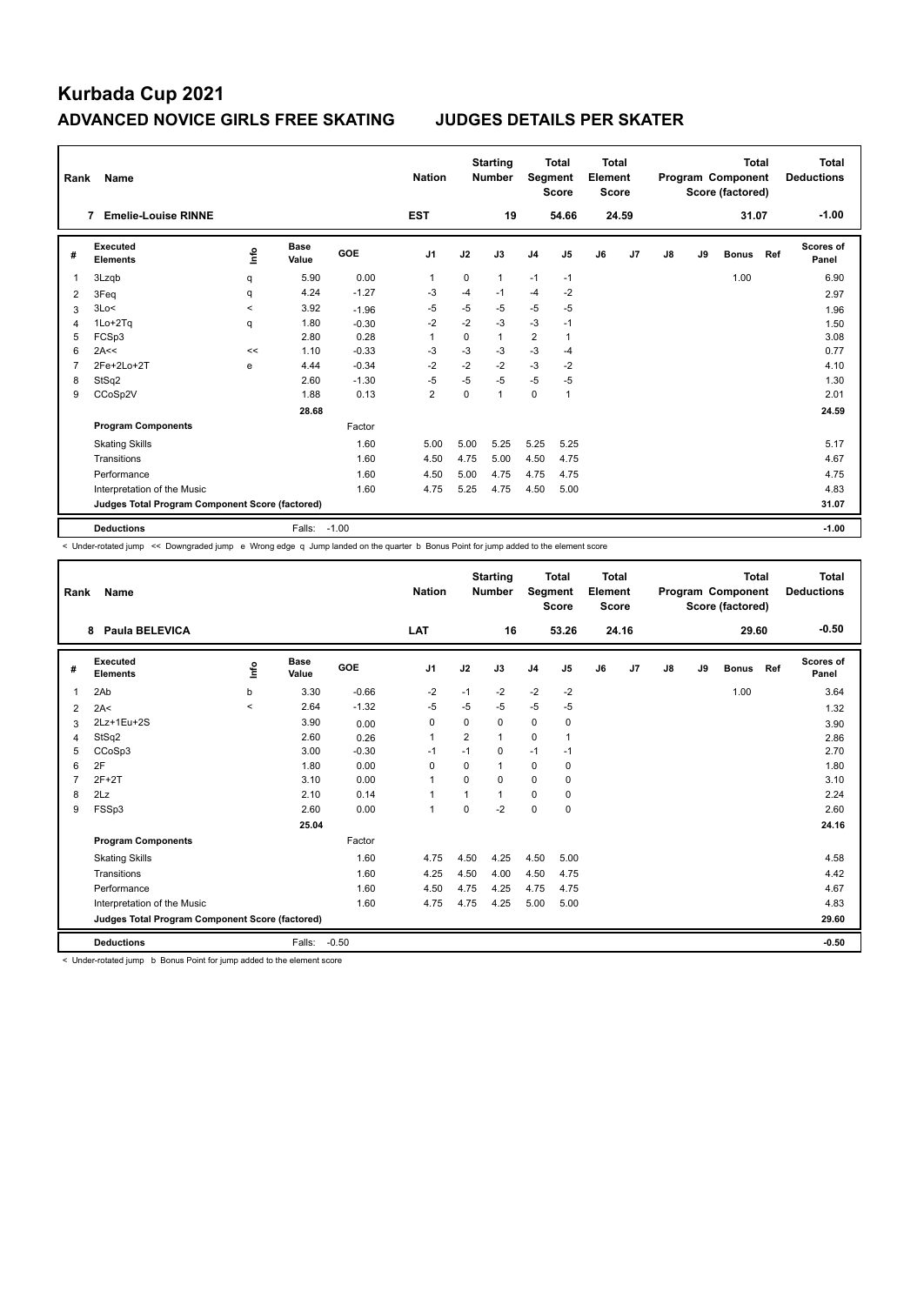| Rank           | Name                                            |    |                      |            | <b>Nation</b>  |          | <b>Starting</b><br><b>Number</b> | Segment        | <b>Total</b><br><b>Score</b> | Total<br>Element<br><b>Score</b> |       |    |    | <b>Total</b><br>Program Component<br>Score (factored) |     | <b>Total</b><br><b>Deductions</b> |
|----------------|-------------------------------------------------|----|----------------------|------------|----------------|----------|----------------------------------|----------------|------------------------------|----------------------------------|-------|----|----|-------------------------------------------------------|-----|-----------------------------------|
|                | <b>Zlata RUDAKOVA</b><br>9                      |    |                      |            | LAT            |          | 17                               |                | 51.43                        |                                  | 23.93 |    |    | 28.00                                                 |     | $-0.50$                           |
| #              | Executed<br><b>Elements</b>                     | ۴ů | <b>Base</b><br>Value | <b>GOE</b> | J <sub>1</sub> | J2       | J3                               | J <sub>4</sub> | J <sub>5</sub>               | J6                               | J7    | J8 | J9 | <b>Bonus</b>                                          | Ref | Scores of<br>Panel                |
| 1              | 2A                                              |    | 3.30                 | $-1.65$    | $-5$           | $-5$     | $-5$                             | $-5$           | $-5$                         |                                  |       |    |    |                                                       |     | 1.65                              |
| $\overline{2}$ | 2Ab                                             | b  | 3.30                 | 0.11       | $\mathbf 0$    | $\Omega$ | $\mathbf 0$                      | $\mathbf{1}$   | 1                            |                                  |       |    |    | 1.00                                                  |     | 4.41                              |
| 3              | 2F                                              |    | 1.80                 | 0.06       | $\Omega$       | 1        | $\Omega$                         | 0              | $\mathbf{1}$                 |                                  |       |    |    |                                                       |     | 1.86                              |
| 4              | FCSp3                                           |    | 2.80                 | 0.00       | $\Omega$       | $\Omega$ | $\Omega$                         | $-2$           | 0                            |                                  |       |    |    |                                                       |     | 2.80                              |
| 5              | $2Lz+2T$                                        |    | 3.40                 | 0.00       | $\Omega$       | $\Omega$ | 0                                | $\Omega$       | 0                            |                                  |       |    |    |                                                       |     | 3.40                              |
| 6              | 2Lz+1Eu+2S                                      |    | 3.90                 | 0.00       | $\Omega$       | $\Omega$ | $\Omega$                         | 0              | $\mathbf 0$                  |                                  |       |    |    |                                                       |     | 3.90                              |
| $\overline{7}$ | CCoSp2                                          |    | 2.50                 | $-0.25$    | $-1$           | $-1$     | $\mathbf{1}$                     | $-1$           | $-1$                         |                                  |       |    |    |                                                       |     | 2.25                              |
| 8              | StSq1                                           |    | 1.80                 | 0.06       | $\overline{1}$ | $\Omega$ | $\Omega$                         | 0              | 1                            |                                  |       |    |    |                                                       |     | 1.86                              |
| 9              | 2F                                              |    | 1.80                 | 0.00       | $\Omega$       | $\Omega$ | $\Omega$                         | 0              | 0                            |                                  |       |    |    |                                                       |     | 1.80                              |
|                |                                                 |    | 24.60                |            |                |          |                                  |                |                              |                                  |       |    |    |                                                       |     | 23.93                             |
|                | <b>Program Components</b>                       |    |                      | Factor     |                |          |                                  |                |                              |                                  |       |    |    |                                                       |     |                                   |
|                | <b>Skating Skills</b>                           |    |                      | 1.60       | 4.50           | 4.25     | 4.25                             | 4.25           | 5.00                         |                                  |       |    |    |                                                       |     | 4.33                              |
|                | Transitions                                     |    |                      | 1.60       | 4.25           | 4.25     | 4.00                             | 4.25           | 4.75                         |                                  |       |    |    |                                                       |     | 4.25                              |
|                | Performance                                     |    |                      | 1.60       | 4.50           | 4.50     | 3.75                             | 4.50           | 4.75                         |                                  |       |    |    |                                                       |     | 4.50                              |
|                | Interpretation of the Music                     |    |                      | 1.60       | 4.50           | 4.25     | 4.00                             | 4.50           | 5.00                         |                                  |       |    |    |                                                       |     | 4.42                              |
|                | Judges Total Program Component Score (factored) |    |                      |            |                |          |                                  |                |                              |                                  |       |    |    |                                                       |     | 28.00                             |
|                | <b>Deductions</b>                               |    | Falls:               | $-0.50$    |                |          |                                  |                |                              |                                  |       |    |    |                                                       |     | $-0.50$                           |

b Bonus Point for jump added to the element score

| Rank        | <b>Name</b>                                     |      |                      |            | <b>Nation</b> |          | <b>Starting</b><br><b>Number</b> | Segment        | Total<br><b>Score</b> | Total<br>Element<br><b>Score</b> |       |               |    | Total<br>Program Component<br>Score (factored) | <b>Total</b><br><b>Deductions</b> |
|-------------|-------------------------------------------------|------|----------------------|------------|---------------|----------|----------------------------------|----------------|-----------------------|----------------------------------|-------|---------------|----|------------------------------------------------|-----------------------------------|
|             | <b>Natasa JERMOLICKA</b><br>10                  |      |                      |            | LAT           |          | 14                               |                | 50.95                 |                                  | 22.42 |               |    | 28.53                                          | 0.00                              |
| #           | <b>Executed</b><br><b>Elements</b>              | lnfo | <b>Base</b><br>Value | <b>GOE</b> | J1            | J2       | J3                               | J <sub>4</sub> | J5                    | J6                               | J7    | $\mathsf{J}8$ | J9 | Ref                                            | <b>Scores of</b><br>Panel         |
| $\mathbf 1$ | 2A<<                                            | <<   | 1.10                 | $-0.37$    | $-3$          | $-3$     | $-4$                             | $-3$           | $-4$                  |                                  |       |               |    |                                                | 0.73                              |
| 2           | 3Lo<<                                           | <<   | 1.70                 | $-0.62$    | -3            | $-3$     | $-4$                             | $-4$           | $-4$                  |                                  |       |               |    |                                                | 1.08                              |
| 3           | 2Lz                                             |      | 2.10                 | 0.00       | 0             | 1        | 0                                | $\mathbf 0$    | 0                     |                                  |       |               |    |                                                | 2.10                              |
| 4           | FSSp2                                           |      | 2.30                 | 0.00       | 0             | 0        | $-1$                             | 0              | 0                     |                                  |       |               |    |                                                | 2.30                              |
| 5           | StSq2                                           |      | 2.60                 | 0.09       | 0             | 1        | 0                                | $\mathbf 0$    | 1                     |                                  |       |               |    |                                                | 2.69                              |
| 6           | $2F+2T+2Lo$                                     |      | 4.80                 | 0.00       | 1             | $\Omega$ | 0                                | $\Omega$       | 0                     |                                  |       |               |    |                                                | 4.80                              |
| 7           | $2F+2Lo$                                        |      | 3.50                 | $-0.18$    | $-1$          | $-1$     | 0                                | $-1$           | $-1$                  |                                  |       |               |    |                                                | 3.32                              |
| 8           | 2Lz                                             |      | 2.10                 | 0.00       | 0             | $\Omega$ | 0                                | 0              | 0                     |                                  |       |               |    |                                                | 2.10                              |
| 9           | CCoSp3                                          |      | 3.00                 | 0.30       | $\mathbf{1}$  | 1        | 1                                | $\overline{1}$ | $\mathbf{1}$          |                                  |       |               |    |                                                | 3.30                              |
|             |                                                 |      | 23.20                |            |               |          |                                  |                |                       |                                  |       |               |    |                                                | 22.42                             |
|             | <b>Program Components</b>                       |      |                      | Factor     |               |          |                                  |                |                       |                                  |       |               |    |                                                |                                   |
|             | <b>Skating Skills</b>                           |      |                      | 1.60       | 4.50          | 4.50     | 4.25                             | 4.50           | 4.75                  |                                  |       |               |    |                                                | 4.50                              |
|             | Transitions                                     |      |                      | 1.60       | 4.25          | 4.25     | 3.75                             | 4.50           | 4.50                  |                                  |       |               |    |                                                | 4.33                              |
|             | Performance                                     |      |                      | 1.60       | 4.50          | 4.75     | 4.00                             | 4.75           | 4.50                  |                                  |       |               |    |                                                | 4.58                              |
|             | Interpretation of the Music                     |      |                      | 1.60       | 4.75          | 4.50     | 4.00                             | 4.25           | 4.50                  |                                  |       |               |    |                                                | 4.42                              |
|             | Judges Total Program Component Score (factored) |      |                      |            |               |          |                                  |                |                       |                                  |       |               |    |                                                | 28.53                             |
|             | <b>Deductions</b>                               |      |                      |            |               |          |                                  |                |                       |                                  |       |               |    |                                                | 0.00                              |

<< Downgraded jump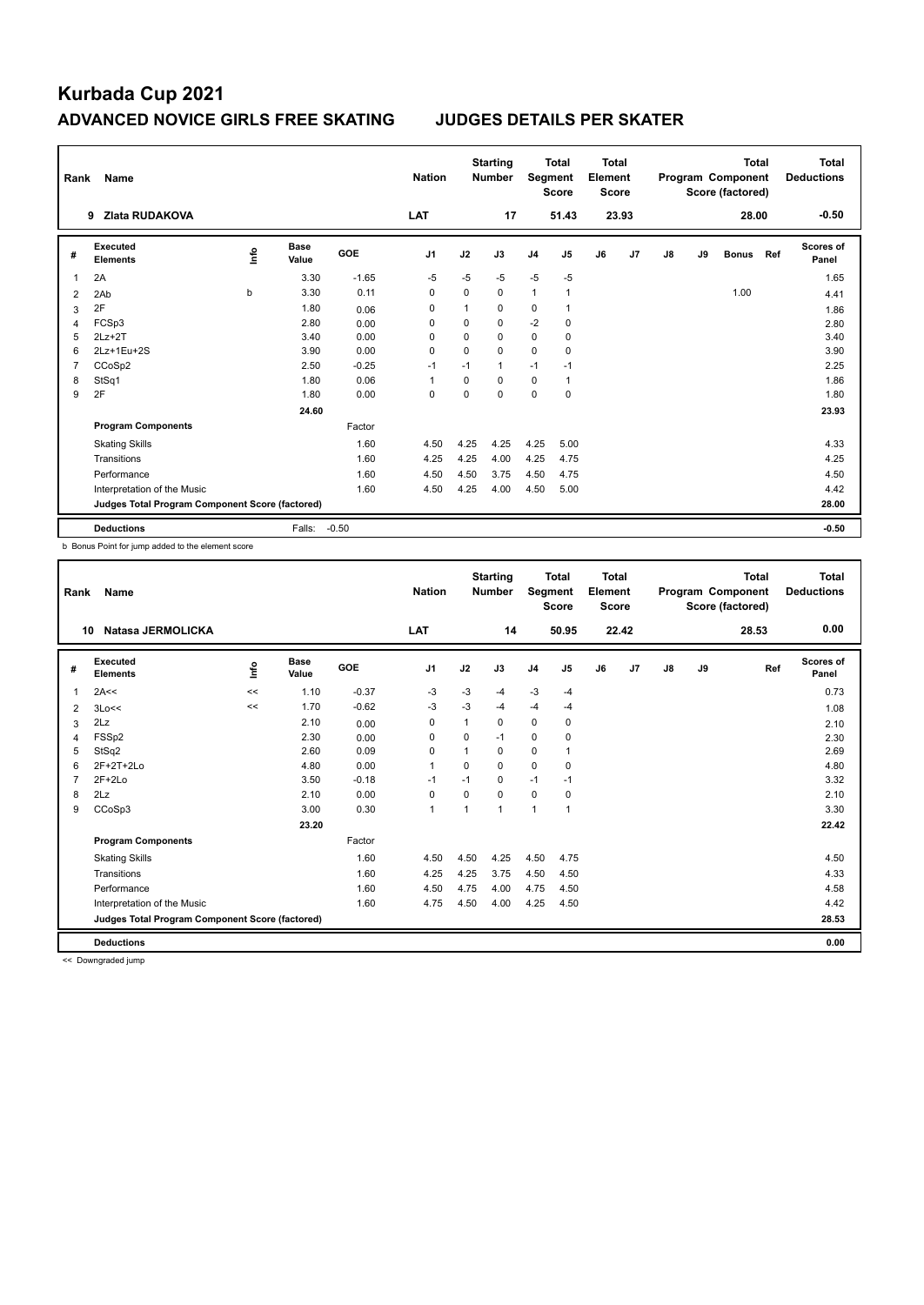| Rank           | Name                                            |         |                      |            | <b>Nation</b>  |              | <b>Starting</b><br><b>Number</b> |                | <b>Total</b><br>Segment<br><b>Score</b> | Total<br>Element<br><b>Score</b> |       |    |    | <b>Total</b><br>Program Component<br>Score (factored) | Total<br><b>Deductions</b> |
|----------------|-------------------------------------------------|---------|----------------------|------------|----------------|--------------|----------------------------------|----------------|-----------------------------------------|----------------------------------|-------|----|----|-------------------------------------------------------|----------------------------|
|                | <b>Linda DZERVE</b><br>11                       |         |                      |            | LAT            |              | 15                               |                | 49.47                                   |                                  | 20.67 |    |    | 28.80                                                 | 0.00                       |
| #              | Executed<br><b>Elements</b>                     | ۴ů      | <b>Base</b><br>Value | <b>GOE</b> | J <sub>1</sub> | J2           | J3                               | J <sub>4</sub> | J5                                      | J6                               | J7    | J8 | J9 | Ref                                                   | Scores of<br>Panel         |
| 1              | 2A<                                             | $\prec$ | 2.64                 | $-0.97$    | $-3$           | $-3$         | -4                               | $-4$           | $-4$                                    |                                  |       |    |    |                                                       | 1.67                       |
| 2              | $2F+2T$                                         |         | 3.10                 | 0.00       | $\mathbf 0$    | $\mathbf 0$  | $\mathbf 0$                      | $\mathbf{1}$   | $\mathbf 0$                             |                                  |       |    |    |                                                       | 3.10                       |
| 3              | FSSp1                                           |         | 2.00                 | $-0.13$    | 0              | $\mathbf 0$  | $-2$                             | $-1$           | $-1$                                    |                                  |       |    |    |                                                       | 1.87                       |
| $\overline{4}$ | 2Lz+1Eu+2S                                      |         | 3.90                 | 0.00       | 0              | $\mathbf{1}$ | $\mathbf 0$                      | 0              | $\mathbf 0$                             |                                  |       |    |    |                                                       | 3.90                       |
| 5              | 2Lz                                             |         | 2.10                 | 0.00       | $\Omega$       | $\Omega$     | $\Omega$                         | $\mathbf{1}$   | 0                                       |                                  |       |    |    |                                                       | 2.10                       |
| 6              | 2S                                              |         | 1.30                 | $-0.17$    | $-1$           | $-1$         | $-2$                             | $-1$           | $-2$                                    |                                  |       |    |    |                                                       | 1.13                       |
| $\overline{7}$ | StSq1                                           |         | 1.80                 | 0.18       | $\mathbf{1}$   | $\mathbf{1}$ | $\Omega$                         | 1              | $\mathbf{1}$                            |                                  |       |    |    |                                                       | 1.98                       |
| 8              | 2F                                              |         | 1.80                 | 0.12       | $\Omega$       | 1            | $\mathbf{1}$                     | $\mathbf{1}$   | $\mathbf 0$                             |                                  |       |    |    |                                                       | 1.92                       |
| 9              | CCoSp3                                          |         | 3.00                 | 0.00       | 0              | 0            | $\Omega$                         | 0              | 0                                       |                                  |       |    |    |                                                       | 3.00                       |
|                |                                                 |         | 21.64                |            |                |              |                                  |                |                                         |                                  |       |    |    |                                                       | 20.67                      |
|                | <b>Program Components</b>                       |         |                      | Factor     |                |              |                                  |                |                                         |                                  |       |    |    |                                                       |                            |
|                | <b>Skating Skills</b>                           |         |                      | 1.60       | 4.75           | 4.50         | 4.00                             | 4.50           | 4.75                                    |                                  |       |    |    |                                                       | 4.58                       |
|                | Transitions                                     |         |                      | 1.60       | 4.50           | 4.25         | 3.50                             | 4.50           | 4.50                                    |                                  |       |    |    |                                                       | 4.42                       |
|                | Performance                                     |         |                      | 1.60       | 4.50           | 4.50         | 4.00                             | 4.75           | 4.75                                    |                                  |       |    |    |                                                       | 4.58                       |
|                | Interpretation of the Music                     |         |                      | 1.60       | 4.50           | 4.50         | 3.75                             | 4.25           | 5.00                                    |                                  |       |    |    |                                                       | 4.42                       |
|                | Judges Total Program Component Score (factored) |         |                      |            |                |              |                                  |                |                                         |                                  |       |    |    |                                                       | 28.80                      |
|                | <b>Deductions</b>                               |         |                      |            |                |              |                                  |                |                                         |                                  |       |    |    |                                                       | 0.00                       |

< Under-rotated jump

| Rank | <b>Name</b>                                     |         |                      |         | <b>Nation</b>  |                | <b>Starting</b><br><b>Number</b> | Segment        | <b>Total</b><br><b>Score</b> | <b>Total</b><br>Element<br><b>Score</b> |       |               |    | <b>Total</b><br>Program Component<br>Score (factored) |     | <b>Total</b><br><b>Deductions</b> |
|------|-------------------------------------------------|---------|----------------------|---------|----------------|----------------|----------------------------------|----------------|------------------------------|-----------------------------------------|-------|---------------|----|-------------------------------------------------------|-----|-----------------------------------|
|      | Viktorija LANGE<br>12                           |         |                      |         | LAT            |                | 10                               |                | 49.03                        |                                         | 21.83 |               |    | 27.20                                                 |     | 0.00                              |
| #    | Executed<br><b>Elements</b>                     | Info    | <b>Base</b><br>Value | GOE     | J <sub>1</sub> | J2             | J3                               | J <sub>4</sub> | J5                           | J6                                      | J7    | $\mathsf{J}8$ | J9 | <b>Bonus</b>                                          | Ref | Scores of<br>Panel                |
| 1    | 2Agb+1Eu+2S                                     | b       | 5.10                 | $-0.66$ | -1             | $-3$           | -3                               | $\mathbf 0$    | $-2$                         |                                         |       |               |    | 1.00                                                  |     | 5.44                              |
| 2    | $3T < +2Tq$                                     | $\,<\,$ | 4.66                 | $-1.57$ | $-3$           | $-5$           | $-5$                             | $-5$           | $-4$                         |                                         |       |               |    |                                                       |     | 3.09                              |
| 3    | 3Lo<<                                           | <<      | 1.70                 | $-0.85$ | $-5$           | $-5$           | $-5$                             | $-5$           | $-5$                         |                                         |       |               |    |                                                       |     | 0.85                              |
| 4    | 3T <                                            | $\prec$ | 3.36                 | $-1.45$ | -4             | $-5$           | $-5$                             | $-4$           | $-4$                         |                                         |       |               |    |                                                       |     | 1.91                              |
| 5    | FCSSp2                                          |         | 2.30                 | 0.00    | 0              | 0              | $-1$                             | 0              | 0                            |                                         |       |               |    |                                                       |     | 2.30                              |
| 6    | 2Lz                                             |         | 2.10                 | 0.00    | 0              | 0              | 0                                | 0              | 0                            |                                         |       |               |    |                                                       |     | 2.10                              |
|      | 2A<<                                            | <<      | 1.10                 | $-0.48$ | $-4$           | $-4$           | $-5$                             | $-4$           | -5                           |                                         |       |               |    |                                                       |     | 0.62                              |
| 8    | StSq2                                           |         | 2.60                 | 0.17    | $\mathbf{1}$   | 1              | 0                                | $\mathbf{1}$   | 0                            |                                         |       |               |    |                                                       |     | 2.77                              |
| 9    | CCoSp2                                          |         | 2.50                 | 0.25    | $\mathbf{1}$   | $\overline{1}$ | $\overline{1}$                   | 1              | 1                            |                                         |       |               |    |                                                       |     | 2.75                              |
|      |                                                 |         | 25.42                |         |                |                |                                  |                |                              |                                         |       |               |    |                                                       |     | 21.83                             |
|      | <b>Program Components</b>                       |         |                      | Factor  |                |                |                                  |                |                              |                                         |       |               |    |                                                       |     |                                   |
|      | <b>Skating Skills</b>                           |         |                      | 1.60    | 4.50           | 4.25           | 3.75                             | 4.50           | 4.50                         |                                         |       |               |    |                                                       |     | 4.42                              |
|      | Transitions                                     |         |                      | 1.60    | 4.00           | 4.00           | 3.50                             | 4.25           | 4.00                         |                                         |       |               |    |                                                       |     | 4.00                              |
|      | Performance                                     |         |                      | 1.60    | 4.25           | 4.25           | 3.75                             | 4.75           | 4.25                         |                                         |       |               |    |                                                       |     | 4.25                              |
|      | Interpretation of the Music                     |         |                      | 1.60    | 4.50           | 4.25           | 3.75                             | 4.25           | 4.50                         |                                         |       |               |    |                                                       |     | 4.33                              |
|      | Judges Total Program Component Score (factored) |         |                      |         |                |                |                                  |                |                              |                                         |       |               |    |                                                       |     | 27.20                             |
|      | <b>Deductions</b>                               |         |                      |         |                |                |                                  |                |                              |                                         |       |               |    |                                                       |     | 0.00                              |

< Under-rotated jump << Downgraded jump q Jump landed on the quarter b Bonus Point for jump added to the element score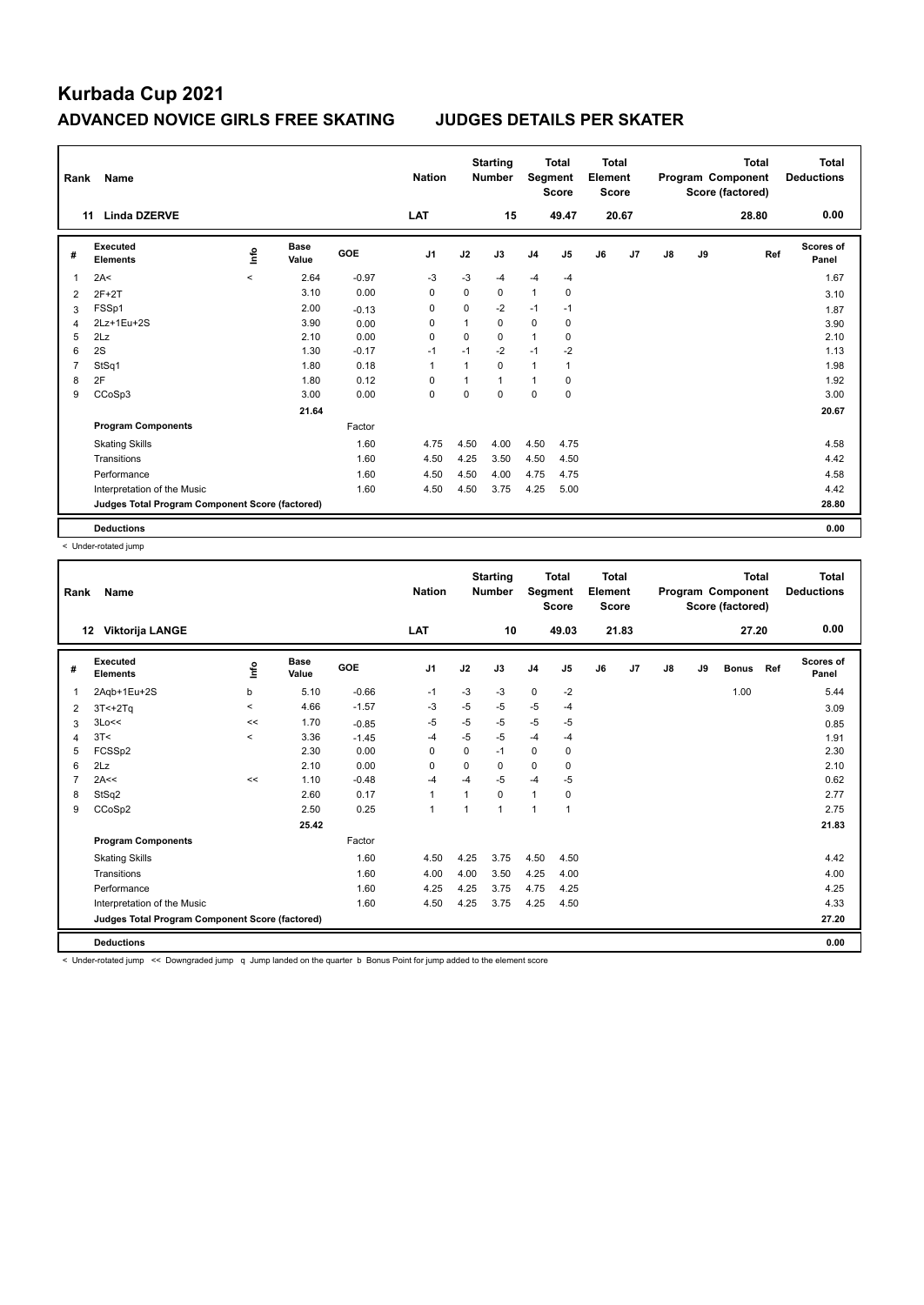| Rank                           | Name                                            |       |                      |                 | <b>Nation</b>        |              | <b>Starting</b><br><b>Number</b> |                      | <b>Total</b><br>Segment<br><b>Score</b> | <b>Total</b><br>Element<br><b>Score</b> |       |               |    | <b>Total</b><br>Program Component<br>Score (factored) |     | <b>Total</b><br><b>Deductions</b> |
|--------------------------------|-------------------------------------------------|-------|----------------------|-----------------|----------------------|--------------|----------------------------------|----------------------|-----------------------------------------|-----------------------------------------|-------|---------------|----|-------------------------------------------------------|-----|-----------------------------------|
|                                | Miriama SOSINA<br>13                            |       |                      |                 | LAT                  |              | 9                                |                      | 48.54                                   |                                         | 22.11 |               |    | 26.93                                                 |     | $-0.50$                           |
| #                              | <b>Executed</b><br><b>Elements</b>              | ۴     | <b>Base</b><br>Value | GOE             | J <sub>1</sub>       | J2           | J3                               | J4                   | J5                                      | J6                                      | J7    | $\mathsf{J}8$ | J9 |                                                       | Ref | <b>Scores of</b><br>Panel         |
| $\mathbf{1}$                   | $1A+2Lo$                                        |       | 2.80                 | $-0.85$         | $-5$                 | $-5$         | -5                               | $-5$                 | $-5$                                    |                                         |       |               |    |                                                       |     | 1.95                              |
| $\overline{2}$                 | 2Lz+2T+2T                                       |       | 4.70                 | $-0.21$         | $-1$                 | $-1$         | $-2$                             | $-1$                 | $-1$                                    |                                         |       |               |    |                                                       |     | 4.49                              |
| $\mathbf{3}$                   | 2F                                              |       | 1.80                 | 0.06            | $\mathbf 0$          | $\mathbf 0$  | $\mathbf 0$                      | $\mathbf{1}$         | $\mathbf{1}$                            |                                         |       |               |    |                                                       |     | 1.86                              |
| $\overline{4}$                 | CCoSp3                                          |       | 3.00                 | 0.00            | 1                    | 0            | $\mathbf 0$                      | 0                    | 0                                       |                                         |       |               |    |                                                       |     | 3.00                              |
| 5                              | 2Lz                                             |       | 2.10                 | 0.00            | 0                    | 0            | $-1$                             | 0                    | 0                                       |                                         |       |               |    |                                                       |     | 2.10                              |
| 6                              | StSq2                                           |       | 2.60                 | 0.00            | $\mathbf{1}$         | 0            | $\mathbf 0$                      | $\mathsf 0$          | 0                                       |                                         |       |               |    |                                                       |     | 2.60                              |
| $\overline{7}$                 | 2F                                              |       | 1.80                 | 0.18            | $\mathbf{1}$         | $\mathbf{1}$ | $\mathbf 0$                      | $\mathbf{1}$         | $\mathbf{1}$                            |                                         |       |               |    |                                                       |     | 1.98                              |
| 8                              | FCSSp3                                          |       | 2.60                 | $-0.17$         | $\mathbf 0$          | $-1$         | $-1$                             | $-2$                 | $\mathbf{1}$                            |                                         |       |               |    |                                                       |     | 2.43                              |
| 9                              | 2Lo                                             |       | 1.70                 | 0.00            | $\mathbf 0$          | $\mathbf 0$  | $\mathbf 0$                      | $\mathbf 0$          | $\mathbf 0$                             |                                         |       |               |    |                                                       |     | 1.70                              |
|                                |                                                 |       | 23.10                |                 |                      |              |                                  |                      |                                         |                                         |       |               |    |                                                       |     | 22.11                             |
|                                | <b>Program Components</b>                       |       |                      | Factor          |                      |              |                                  |                      |                                         |                                         |       |               |    |                                                       |     |                                   |
|                                | <b>Skating Skills</b>                           |       |                      | 1.60            | 4.50                 | 4.25         | 3.75                             | 4.25                 | 4.50                                    |                                         |       |               |    |                                                       |     | 4.33                              |
|                                | Transitions                                     |       |                      | 1.60            | 4.25                 | 4.00         | 3.50                             | 4.00                 | 4.25                                    |                                         |       |               |    |                                                       |     | 4.08                              |
|                                | Performance                                     |       |                      | 1.60            | 4.25                 | 4.25         | 3.50                             | 4.25                 | 4.50                                    |                                         |       |               |    |                                                       |     | 4.25                              |
|                                | Interpretation of the Music                     |       |                      | 1.60            | 4.50                 | 4.25         | 3.50                             | 4.00                 | 4.25                                    |                                         |       |               |    |                                                       |     | 4.17                              |
|                                | Judges Total Program Component Score (factored) |       |                      |                 |                      |              |                                  |                      |                                         |                                         |       |               |    |                                                       |     | 26.93                             |
|                                | <b>Deductions</b>                               |       | Falls:               | $-0.50$         |                      |              |                                  |                      |                                         |                                         |       |               |    |                                                       |     | $-0.50$                           |
|                                |                                                 |       |                      |                 |                      |              |                                  |                      |                                         |                                         |       |               |    |                                                       |     |                                   |
| Rank                           | Name                                            |       |                      |                 | <b>Nation</b>        |              | <b>Starting</b><br>Number        |                      | <b>Total</b><br><b>Segment</b><br>Score | <b>Total</b><br>Element<br>Score        |       |               |    | <b>Total</b><br>Program Component<br>Score (factored) |     | <b>Total</b><br><b>Deductions</b> |
|                                | 14 Polina VORONKO                               |       |                      |                 | LAT                  |              | 8                                |                      | 48.27                                   |                                         | 21.17 |               |    | 27.60                                                 |     | $-0.50$                           |
| #                              | <b>Executed</b><br><b>Elements</b>              | Life  | <b>Base</b><br>Value | GOE             | J <sub>1</sub>       | J2           | J3                               | J4                   | J5                                      | J6                                      | J7    | J8            | J9 |                                                       | Ref | Scores of<br>Panel                |
| $\mathbf{1}$                   |                                                 | $\,<$ |                      |                 |                      |              |                                  |                      |                                         |                                         |       |               |    |                                                       |     |                                   |
|                                | 3T<<                                            |       | 1.30<br>1.88         | $-0.52$<br>0.13 | $-4$<br>$\mathbf{1}$ | $-4$<br>0    | -5<br>$\mathbf{1}$               | $-4$<br>$\mathbf{1}$ | -4<br>0                                 |                                         |       |               |    |                                                       |     | 0.78                              |
| $\overline{2}$                 | CCoSp2V<br>2F                                   |       | 1.80                 |                 | 0                    | 0            | $\mathbf 0$                      | 0                    | $\mathbf 0$                             |                                         |       |               |    |                                                       |     | 2.01                              |
| $\mathbf{3}$<br>$\overline{4}$ | 2F                                              |       | 1.80                 | 0.00<br>0.06    | $\mathbf 0$          | $\mathbf{1}$ | $\mathbf 0$                      | $\mathbf{1}$         | $\pmb{0}$                               |                                         |       |               |    |                                                       |     | 1.80<br>1.86                      |
| 5                              | 2Lz+2Lo+2T                                      |       | 5.10                 | 0.14            | 1                    | $\mathbf{1}$ | $\mathbf 0$                      | $\mathbf{1}$         | 0                                       |                                         |       |               |    |                                                       |     | 5.24                              |
| 6                              | 2Lzq                                            | q     | 2.10                 | $-1.05$         | $-5$                 | $-5$         | $-5$                             | $-5$                 | $-5$                                    |                                         |       |               |    |                                                       |     | 1.05                              |
| $\overline{7}$                 | StSq2                                           |       | 2.60                 | 0.17            | $\mathbf{1}$         | $\mathbf{1}$ | $\mathbf 0$                      | $\mathbf{1}$         | $\mathbf 0$                             |                                         |       |               |    |                                                       |     | 2.77                              |
| 8                              | 1A+2Lo                                          |       | 2.80                 | 0.17            | $\mathbf{1}$         | 0            | $\overline{2}$                   | $\mathbf{1}$         | 1                                       |                                         |       |               |    |                                                       |     | 2.97                              |
| 9                              | FCSSp3                                          |       | 2.60                 | 0.09            | $\mathbf{1}$         | $\mathbf{1}$ | $\pmb{0}$                        | $\mathsf 0$          | $\pmb{0}$                               |                                         |       |               |    |                                                       |     | 2.69                              |
|                                |                                                 |       | 21.98                |                 |                      |              |                                  |                      |                                         |                                         |       |               |    |                                                       |     | 21.17                             |
|                                | <b>Program Components</b>                       |       |                      | Factor          |                      |              |                                  |                      |                                         |                                         |       |               |    |                                                       |     |                                   |
|                                | <b>Skating Skills</b>                           |       |                      | 1.60            | 4.75                 | 4.50         | 3.50                             | 4.75                 | 4.50                                    |                                         |       |               |    |                                                       |     | 4.58                              |
|                                | Transitions                                     |       |                      | 1.60            | 4.25                 | 4.00         | 3.25                             | 4.50                 | 4.25                                    |                                         |       |               |    |                                                       |     | 4.17                              |
|                                | Performance                                     |       |                      | 1.60            | 4.50                 | 4.25         | 3.50                             | 4.50                 | 4.25                                    |                                         |       |               |    |                                                       |     | 4.33                              |
|                                | Interpretation of the Music                     |       |                      | 1.60            | 4.50                 | 4.00         | 3.50                             | 4.50                 | 4.00                                    |                                         |       |               |    |                                                       |     | 4.17                              |
|                                | Judges Total Program Component Score (factored) |       |                      |                 |                      |              |                                  |                      |                                         |                                         |       |               |    |                                                       |     | 27.60                             |

<< Downgraded jump q Jump landed on the quarter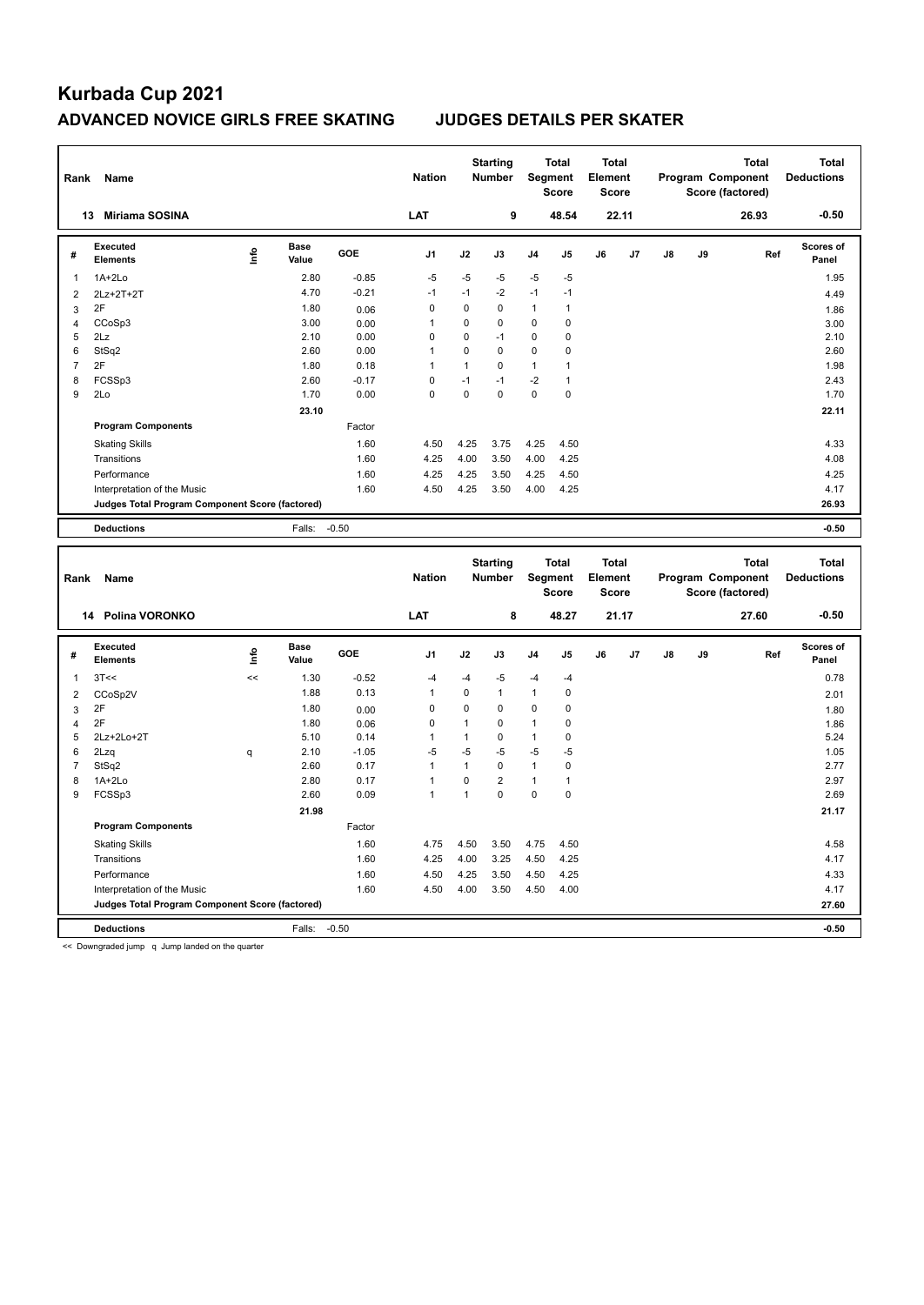| Rank                    | Name                                            |      |                      |         | <b>Nation</b>  |              | <b>Starting</b><br>Number        |              | <b>Total</b><br>Segment<br><b>Score</b> | <b>Total</b><br>Element<br><b>Score</b> |       |    |    | <b>Total</b><br>Program Component<br>Score (factored) |     | <b>Total</b><br><b>Deductions</b> |
|-------------------------|-------------------------------------------------|------|----------------------|---------|----------------|--------------|----------------------------------|--------------|-----------------------------------------|-----------------------------------------|-------|----|----|-------------------------------------------------------|-----|-----------------------------------|
|                         | 15 Veronika OHREMCUKA                           |      |                      |         | LAT            |              | 11                               |              | 48.13                                   |                                         | 21.33 |    |    | 26.80                                                 |     | 0.00                              |
| #                       | <b>Executed</b><br><b>Elements</b>              | ۴ů   | <b>Base</b><br>Value | GOE     | J1             | J2           | J3                               | J4           | J5                                      | J6                                      | J7    | J8 | J9 |                                                       | Ref | <b>Scores of</b><br>Panel         |
| 1                       | 1A+2Lo+2T                                       |      | 4.10                 | 0.00    | $\pmb{0}$      | $\pmb{0}$    | $\mathbf 0$                      | $\mathsf 0$  | $\pmb{0}$                               |                                         |       |    |    |                                                       |     | 4.10                              |
| $\overline{\mathbf{c}}$ | $2F+2Lo$                                        |      | 3.50                 | 0.00    | 0              | 0            | $\mathbf 0$                      | 0            | $\mathbf 0$                             |                                         |       |    |    |                                                       |     | 3.50                              |
| 3                       | CCoSp3                                          |      | 3.00                 | 0.30    | 1              | 0            | $\mathbf{1}$                     | 1            | 1                                       |                                         |       |    |    |                                                       |     | 3.30                              |
| 4                       | 2Lz                                             |      | 2.10                 | 0.00    | 0              | 0            | 0                                | 1            | 0                                       |                                         |       |    |    |                                                       |     | 2.10                              |
| 5                       | 2S                                              |      | 1.30                 | 0.00    | 0              | 1            | 0                                | 0            | $\pmb{0}$                               |                                         |       |    |    |                                                       |     | 1.30                              |
| 6                       | StSq1                                           |      | 1.80                 | $-0.06$ | 1              | 0            | $\mathbf 0$                      | $-1$         | $-2$                                    |                                         |       |    |    |                                                       |     | 1.74                              |
| $\overline{7}$          | 2Lz                                             |      | 2.10                 | 0.00    | $\mathbf{1}$   | 0            | $\mathbf 0$                      | 0            | $\pmb{0}$                               |                                         |       |    |    |                                                       |     | 2.10                              |
| 8                       | FCSSpB                                          |      | 1.60                 | $-0.21$ | 0              | 0            | $\mathbf 0$                      | $-4$         | $-4$                                    |                                         |       |    |    |                                                       |     | 1.39                              |
| 9                       | 2F                                              |      | 1.80                 | 0.00    | 0              | $\mathbf{1}$ | $\mathbf 0$                      | $\mathbf 0$  | $\pmb{0}$                               |                                         |       |    |    |                                                       |     | 1.80                              |
|                         |                                                 |      | 21.30                |         |                |              |                                  |              |                                         |                                         |       |    |    |                                                       |     | 21.33                             |
|                         | <b>Program Components</b>                       |      |                      | Factor  |                |              |                                  |              |                                         |                                         |       |    |    |                                                       |     |                                   |
|                         | <b>Skating Skills</b>                           |      |                      | 1.60    | 4.50           | 4.50         | 4.25                             | 4.25         | 4.50                                    |                                         |       |    |    |                                                       |     | 4.42                              |
|                         | Transitions                                     |      |                      | 1.60    | 4.25           | 4.00         | 4.00                             | 4.00         | 4.25                                    |                                         |       |    |    |                                                       |     | 4.08                              |
|                         | Performance                                     |      |                      | 1.60    | 4.50           | 4.50         | 3.50                             | 4.25         | 4.00                                    |                                         |       |    |    |                                                       |     | 4.25                              |
|                         | Interpretation of the Music                     |      |                      | 1.60    | 4.50           | 4.25         | 3.50                             | 3.75         | 4.00                                    |                                         |       |    |    |                                                       |     | 4.00                              |
|                         | Judges Total Program Component Score (factored) |      |                      |         |                |              |                                  |              |                                         |                                         |       |    |    |                                                       |     | 26.80                             |
|                         | <b>Deductions</b>                               |      |                      |         |                |              |                                  |              |                                         |                                         |       |    |    |                                                       |     | 0.00                              |
|                         |                                                 |      |                      |         |                |              |                                  |              |                                         |                                         |       |    |    |                                                       |     |                                   |
|                         |                                                 |      |                      |         |                |              |                                  |              |                                         |                                         |       |    |    |                                                       |     |                                   |
| Rank                    | Name                                            |      |                      |         | <b>Nation</b>  |              | <b>Starting</b><br><b>Number</b> |              | Total<br>Segment<br><b>Score</b>        | <b>Total</b><br>Element<br><b>Score</b> |       |    |    | <b>Total</b><br>Program Component<br>Score (factored) |     | <b>Total</b><br><b>Deductions</b> |
|                         | 16 Simona KUPLA                                 |      |                      |         | LAT            |              | $\overline{\mathbf{r}}$          |              | 43.87                                   |                                         | 18.66 |    |    | 25.21                                                 |     | 0.00                              |
| #                       | <b>Executed</b><br><b>Elements</b>              | lnfo | <b>Base</b><br>Value | GOE     | J <sub>1</sub> | J2           | J3                               | J4           | J <sub>5</sub>                          | J6                                      | J7    | J8 | J9 |                                                       | Ref | <b>Scores of</b><br>Panel         |
| 1                       | 1A+1Lo+1T                                       |      | 2.00                 | $-0.04$ | $\mathbf 0$    | $\mathbf 0$  | $\mathbf 0$                      | $-1$         | $-1$                                    |                                         |       |    |    |                                                       |     | 1.96                              |
| $\overline{\mathbf{c}}$ | 2Lz                                             |      | 2.10                 | 0.07    | 0              | 0            | $\mathbf{1}$                     | $\mathbf{1}$ | $\pmb{0}$                               |                                         |       |    |    |                                                       |     | 2.17                              |
| 3                       | $2F+2T$                                         |      | 3.10                 | 0.00    | 0              | $\pmb{0}$    | $\mathbf 0$                      | 0            | $\pmb{0}$                               |                                         |       |    |    |                                                       |     | 3.10                              |
| $\overline{\mathbf{4}}$ | 2F                                              |      | 1.80                 | 0.06    | 0              | 0            | $\mathbf{1}$                     | $\mathbf{1}$ | $\mathbf 0$                             |                                         |       |    |    |                                                       |     | 1.86                              |
| 5                       | FCSSp3                                          |      | 2.60                 | $-0.09$ | $-1$           | $\pmb{0}$    | $\mathbf{1}$                     | 0            | $-1$                                    |                                         |       |    |    |                                                       |     | 2.51                              |
| 6                       | StSq1                                           |      | 1.80                 | 0.00    | $\mathbf 0$    | $\mathbf 0$  | $\mathbf 0$                      | 0            | $\pmb{0}$                               |                                         |       |    |    |                                                       |     | 1.80                              |
| $\overline{7}$          | 1A                                              |      | 1.10                 | 0.04    | 1              | $\mathbf 0$  | $\mathbf{1}$                     | 0            | $\mathbf 0$                             |                                         |       |    |    |                                                       |     | 1.14                              |
| 8                       | 2Lz                                             |      | 2.10                 | 0.00    | $\mathbf 0$    | 0            | $\mathbf 0$                      | $\mathsf 0$  | $\pmb{0}$                               |                                         |       |    |    |                                                       |     | 2.10                              |
| 9                       | CCoSp3V                                         |      | 2.25                 | $-0.23$ | $-1$           | $-1$         | $-1$                             | $-1$         | $-1$                                    |                                         |       |    |    |                                                       |     | 2.02                              |
|                         |                                                 |      | 18.85                |         |                |              |                                  |              |                                         |                                         |       |    |    |                                                       |     | 18.66                             |
|                         | <b>Program Components</b>                       |      |                      | Factor  |                |              |                                  |              |                                         |                                         |       |    |    |                                                       |     |                                   |
|                         | <b>Skating Skills</b>                           |      |                      | 1.60    | 4.25           | 4.25         | 3.75                             | 4.25         | 4.00                                    |                                         |       |    |    |                                                       |     | 4.17                              |
|                         | Transitions                                     |      |                      | 1.60    | 3.75           | 3.75         | 3.50                             | 3.75         | 3.50                                    |                                         |       |    |    |                                                       |     | 3.67                              |
|                         | Performance                                     |      |                      | 1.60    | 4.25           | 4.00         | 3.75                             | 4.00         | 4.00                                    |                                         |       |    |    |                                                       |     | 4.00                              |
|                         | Interpretation of the Music                     |      |                      | 1.60    | 4.25           | 4.00         | 3.75                             | 3.75         | 4.00                                    |                                         |       |    |    |                                                       |     | 3.92                              |
|                         | Judges Total Program Component Score (factored) |      |                      |         |                |              |                                  |              |                                         |                                         |       |    |    |                                                       |     | 25.21                             |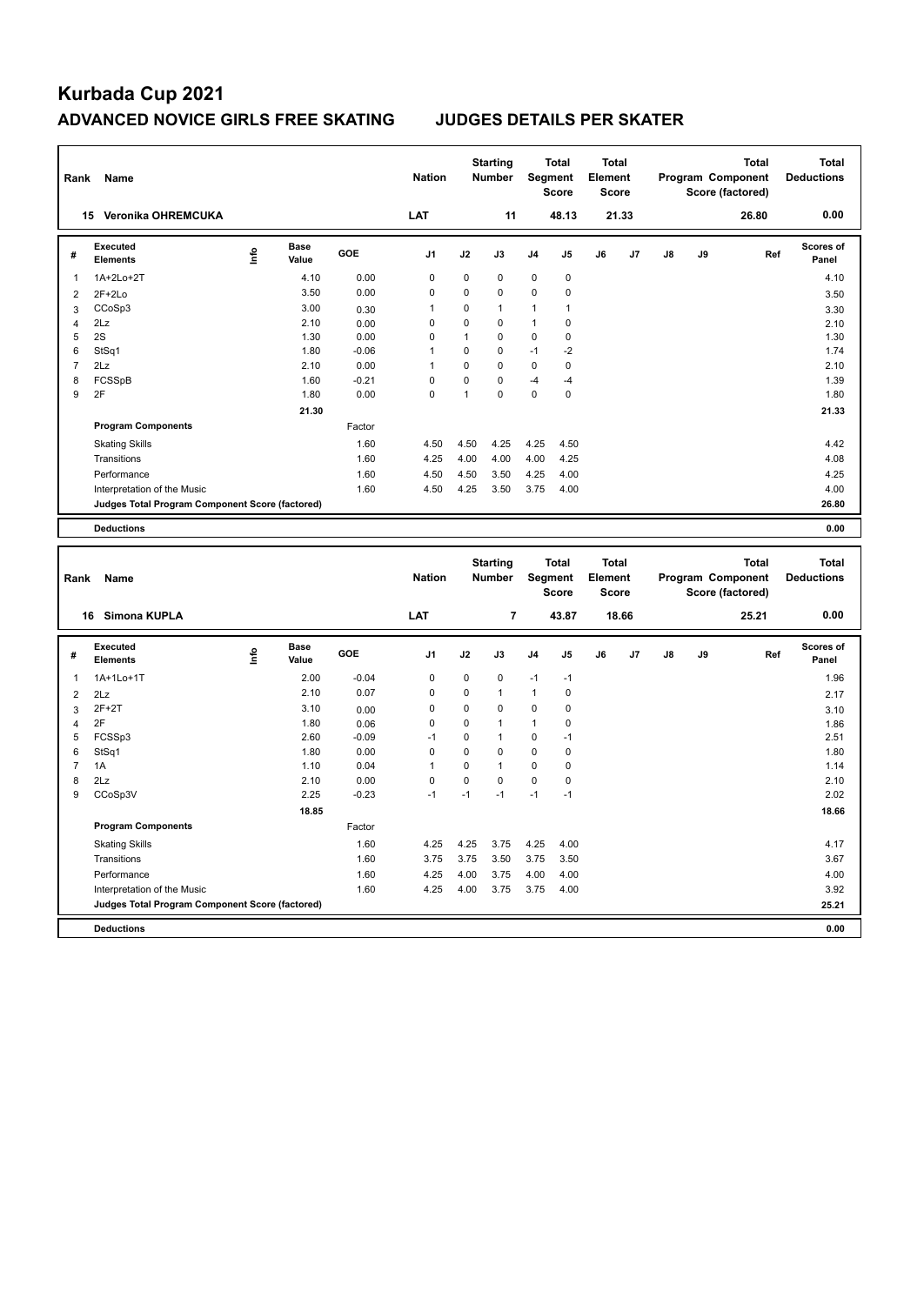| Rank | Name                                            |         |                      |            | <b>Nation</b>  |             | <b>Starting</b><br><b>Number</b> | Segment        | <b>Total</b><br><b>Score</b> | <b>Total</b><br>Element<br><b>Score</b> |       |    |    | <b>Total</b><br>Program Component<br>Score (factored) | Total<br><b>Deductions</b> |
|------|-------------------------------------------------|---------|----------------------|------------|----------------|-------------|----------------------------------|----------------|------------------------------|-----------------------------------------|-------|----|----|-------------------------------------------------------|----------------------------|
|      | <b>Anna DOMANICKA</b><br>17                     |         |                      |            | LAT            |             | 4                                |                | 43.77                        |                                         | 18.44 |    |    | 25.33                                                 | 0.00                       |
| #    | Executed<br><b>Elements</b>                     | lnfo    | <b>Base</b><br>Value | <b>GOE</b> | J <sub>1</sub> | J2          | J3                               | J <sub>4</sub> | J <sub>5</sub>               | J6                                      | J7    | J8 | J9 | Ref                                                   | Scores of<br>Panel         |
| 1    | 1A+2Log+2Tg                                     | q       | 4.10                 | $-0.68$    | $-1$           | $-5$        | $-5$                             | $-3$           | $-4$                         |                                         |       |    |    |                                                       | 3.42                       |
| 2    | 2F                                              |         | 1.80                 | $-0.18$    | $-1$           | $-1$        | $-1$                             | $-1$           | $-1$                         |                                         |       |    |    |                                                       | 1.62                       |
| 3    | CCoSp3                                          |         | 3.00                 | 0.00       | 0              |             | 0                                | 0              | 0                            |                                         |       |    |    |                                                       | 3.00                       |
| 4    | StSq1                                           |         | 1.80                 | 0.00       | 0              | $\mathbf 0$ | 0                                | $\mathbf 0$    | $-1$                         |                                         |       |    |    |                                                       | 1.80                       |
| 5    | $2Fq+2T<$                                       | $\prec$ | 2.84                 | $-0.72$    | -3             | $-5$        | $-4$                             | $-4$           | $-4$                         |                                         |       |    |    |                                                       | 2.12                       |
| 6    | 2Lz                                             |         | 2.10                 | 0.00       | 0              | 1           | 0                                | $\mathbf 0$    | 0                            |                                         |       |    |    |                                                       | 2.10                       |
| 7    | 1Lz                                             |         | 0.60                 | $-0.22$    | $-2$           | $-4$        | $-5$                             | $-3$           | $-4$                         |                                         |       |    |    |                                                       | 0.38                       |
| 8    | FCSSp2                                          |         | 2.30                 | 0.00       | 0              | $\mathbf 0$ | $-1$                             | $\mathbf 0$    | 0                            |                                         |       |    |    |                                                       | 2.30                       |
| 9    | 2Lo                                             |         | 1.70                 | 0.00       | 0              | 0           | $\mathbf 0$                      | 0              | 0                            |                                         |       |    |    |                                                       | 1.70                       |
|      |                                                 |         | 20.24                |            |                |             |                                  |                |                              |                                         |       |    |    |                                                       | 18.44                      |
|      | <b>Program Components</b>                       |         |                      | Factor     |                |             |                                  |                |                              |                                         |       |    |    |                                                       |                            |
|      | <b>Skating Skills</b>                           |         |                      | 1.60       | 4.25           | 4.25        | 3.50                             | 4.00           | 4.25                         |                                         |       |    |    |                                                       | 4.17                       |
|      | Transitions                                     |         |                      | 1.60       | 3.75           | 3.75        | 2.75                             | 3.75           | 4.00                         |                                         |       |    |    |                                                       | 3.75                       |
|      | Performance                                     |         |                      | 1.60       | 4.00           | 4.00        | 3.00                             | 4.25           | 4.25                         |                                         |       |    |    |                                                       | 4.08                       |
|      | Interpretation of the Music                     |         |                      | 1.60       | 3.50           | 4.00        | 3.00                             | 4.00           | 4.00                         |                                         |       |    |    |                                                       | 3.83                       |
|      | Judges Total Program Component Score (factored) |         |                      |            |                |             |                                  |                |                              |                                         |       |    |    |                                                       | 25.33                      |
|      | <b>Deductions</b>                               |         |                      |            |                |             |                                  |                |                              |                                         |       |    |    |                                                       | 0.00                       |

< Under-rotated jump q Jump landed on the quarter

| Rank           | Name                                            |      |                      |         | <b>Nation</b>  |          | <b>Starting</b><br><b>Number</b> | Segment        | <b>Total</b><br><b>Score</b> | <b>Total</b><br>Element<br><b>Score</b> |       |               |    | <b>Total</b><br>Program Component<br>Score (factored) | <b>Total</b><br><b>Deductions</b> |
|----------------|-------------------------------------------------|------|----------------------|---------|----------------|----------|----------------------------------|----------------|------------------------------|-----------------------------------------|-------|---------------|----|-------------------------------------------------------|-----------------------------------|
| 18             | Jelizaveta TIMOFEJEVA                           |      |                      |         | <b>LAT</b>     |          | 6                                |                | 43.76                        |                                         | 20.29 |               |    | 23.47                                                 | 0.00                              |
| #              | Executed<br><b>Elements</b>                     | ١nf٥ | <b>Base</b><br>Value | GOE     | J <sub>1</sub> | J2       | J3                               | J <sub>4</sub> | J <sub>5</sub>               | J6                                      | J7    | $\mathsf{J}8$ | J9 | Ref                                                   | <b>Scores of</b><br>Panel         |
| $\mathbf 1$    | $1A+2T$                                         |      | 2.40                 | 0.09    | $\mathbf{1}$   | 1        | 0                                | $\mathbf{1}$   | $\pmb{0}$                    |                                         |       |               |    |                                                       | 2.49                              |
| $\overline{2}$ | 2F+2Lo+2Lo                                      |      | 5.20                 | $-0.18$ | -1             | $-1$     | $-1$                             | $-1$           | $-1$                         |                                         |       |               |    |                                                       | 5.02                              |
| 3              | StSq1                                           |      | 1.80                 | $-0.06$ | 0              | 0        | 0                                | $-1$           | $-1$                         |                                         |       |               |    |                                                       | 1.74                              |
| 4              | 2Lz                                             |      | 2.10                 | 0.00    | $\Omega$       | 0        | 0                                | 0              | 0                            |                                         |       |               |    |                                                       | 2.10                              |
| 5              | CCoSp1                                          |      | 2.00                 | $-0.33$ | $-1$           | $-1$     | $-2$                             | $-2$           | $-2$                         |                                         |       |               |    |                                                       | 1.67                              |
| 6              | 2F                                              |      | 1.80                 | 0.00    | $\Omega$       | $\Omega$ | $\Omega$                         | $\Omega$       | $\mathbf 0$                  |                                         |       |               |    |                                                       | 1.80                              |
| $\overline{7}$ | 2Lz                                             |      | 2.10                 | 0.00    | 0              | 0        | 0                                | 1              | 0                            |                                         |       |               |    |                                                       | 2.10                              |
| 8              | FCSSp2                                          |      | 2.30                 | $-0.23$ | -1             | $-1$     | $-2$                             | $-1$           | $-1$                         |                                         |       |               |    |                                                       | 2.07                              |
| 9              | 2S                                              |      | 1.30                 | 0.00    | 0              | 0        | $\Omega$                         | $\mathbf 0$    | $\mathbf 0$                  |                                         |       |               |    |                                                       | 1.30                              |
|                |                                                 |      | 21.00                |         |                |          |                                  |                |                              |                                         |       |               |    |                                                       | 20.29                             |
|                | <b>Program Components</b>                       |      |                      | Factor  |                |          |                                  |                |                              |                                         |       |               |    |                                                       |                                   |
|                | <b>Skating Skills</b>                           |      |                      | 1.60    | 4.50           | 4.00     | 3.25                             | 3.50           | 3.75                         |                                         |       |               |    |                                                       | 3.75                              |
|                | Transitions                                     |      |                      | 1.60    | 4.00           | 3.50     | 2.75                             | 3.50           | 3.50                         |                                         |       |               |    |                                                       | 3.50                              |
|                | Performance                                     |      |                      | 1.60    | 4.25           | 3.75     | 2.75                             | 3.75           | 3.75                         |                                         |       |               |    |                                                       | 3.75                              |
|                | Interpretation of the Music                     |      |                      | 1.60    | 4.00           | 3.75     | 2.75                             | 3.75           | 3.50                         |                                         |       |               |    |                                                       | 3.67                              |
|                | Judges Total Program Component Score (factored) |      |                      |         |                |          |                                  |                |                              |                                         |       |               |    |                                                       | 23.47                             |
|                | <b>Deductions</b>                               |      |                      |         |                |          |                                  |                |                              |                                         |       |               |    |                                                       | 0.00                              |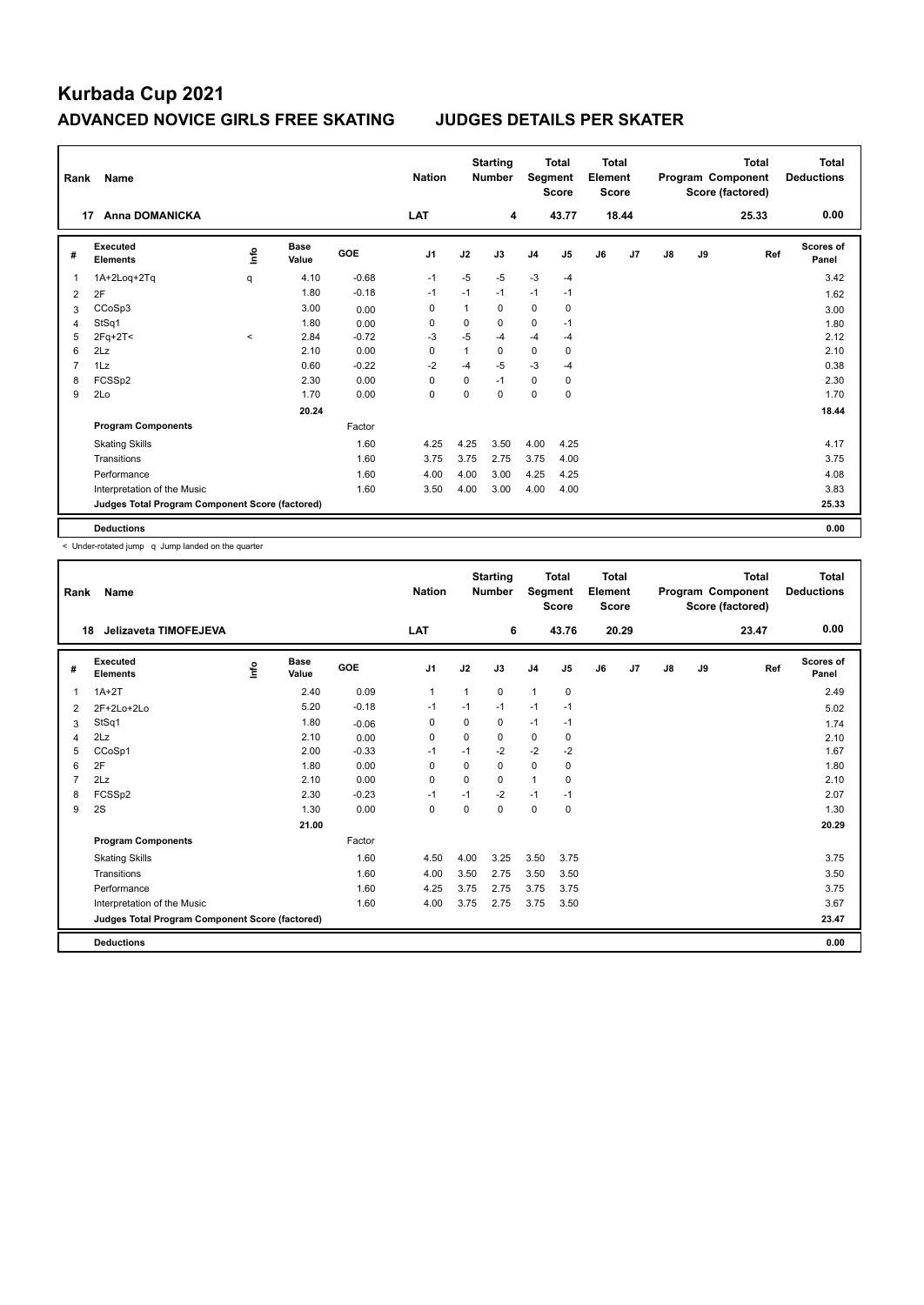| Rank           | Name                                            |      |                      |            | <b>Nation</b>  |             | <b>Starting</b><br><b>Number</b> | Segment        | <b>Total</b><br><b>Score</b> | Total<br>Element<br><b>Score</b> |       |    |    | <b>Total</b><br>Program Component<br>Score (factored) | Total<br><b>Deductions</b> |
|----------------|-------------------------------------------------|------|----------------------|------------|----------------|-------------|----------------------------------|----------------|------------------------------|----------------------------------|-------|----|----|-------------------------------------------------------|----------------------------|
|                | Anastasija ARTJUSINA<br>19                      |      |                      |            | LAT            |             | 5                                |                | 42.61                        |                                  | 19.01 |    |    | 23.60                                                 | 0.00                       |
| #              | Executed<br><b>Elements</b>                     | Info | <b>Base</b><br>Value | <b>GOE</b> | J <sub>1</sub> | J2          | J3                               | J <sub>4</sub> | J5                           | J6                               | J7    | J8 | J9 | Ref                                                   | <b>Scores of</b><br>Panel  |
| 1              | 1A                                              |      | 1.10                 | 0.00       | 0              | $\mathbf 0$ | $\Omega$                         | $\mathbf 0$    | $\mathbf 0$                  |                                  |       |    |    |                                                       | 1.10                       |
| 2              | $2F+2Tq+2Tq$                                    | q    | 4.40                 | $-0.66$    | $-2$           | $-4$        | $-5$                             | $-3$           | $-4$                         |                                  |       |    |    |                                                       | 3.74                       |
| 3              | $2F+2Lo$                                        |      | 3.50                 | 0.00       | $\Omega$       | $\Omega$    | $\Omega$                         | $\mathbf 0$    | 0                            |                                  |       |    |    |                                                       | 3.50                       |
| 4              | FCSSp3                                          |      | 2.60                 | $-0.26$    | -1             | $\mathbf 0$ | $-1$                             | $-1$           | $-1$                         |                                  |       |    |    |                                                       | 2.34                       |
| 5              | StSqB                                           |      | 1.50                 | $-0.05$    | $\Omega$       | $\Omega$    | $\Omega$                         | $-1$           | $-1$                         |                                  |       |    |    |                                                       | 1.45                       |
| 6              | 2Lz                                             |      | 2.10                 | 0.00       | 0              | $\mathbf 0$ | 0                                | $\mathbf 0$    | 0                            |                                  |       |    |    |                                                       | 2.10                       |
| $\overline{7}$ | 1Lz                                             |      | 0.60                 | $-0.02$    | $\Omega$       | $\Omega$    | $-1$                             | $-1$           | 0                            |                                  |       |    |    |                                                       | 0.58                       |
| 8              | 2Lo                                             |      | 1.70                 | 0.00       | 0              | 0           | $\Omega$                         | $\mathbf 0$    | $\mathbf 0$                  |                                  |       |    |    |                                                       | 1.70                       |
| 9              | CCoSp2                                          |      | 2.50                 | 0.00       | $\mathbf 0$    | $\mathbf 0$ | $\mathbf 0$                      | $\mathbf 0$    | $\mathbf 0$                  |                                  |       |    |    |                                                       | 2.50                       |
|                |                                                 |      | 20.00                |            |                |             |                                  |                |                              |                                  |       |    |    |                                                       | 19.01                      |
|                | <b>Program Components</b>                       |      |                      | Factor     |                |             |                                  |                |                              |                                  |       |    |    |                                                       |                            |
|                | <b>Skating Skills</b>                           |      |                      | 1.60       | 4.25           | 3.75        | 3.50                             | 3.75           | 3.75                         |                                  |       |    |    |                                                       | 3.75                       |
|                | Transitions                                     |      |                      | 1.60       | 4.00           | 3.50        | 3.25                             | 3.75           | 3.50                         |                                  |       |    |    |                                                       | 3.58                       |
|                | Performance                                     |      |                      | 1.60       | 4.00           | 3.75        | 3.25                             | 3.75           | 3.75                         |                                  |       |    |    |                                                       | 3.75                       |
|                | Interpretation of the Music                     |      |                      | 1.60       | 4.25           | 4.00        | 3.25                             | 3.50           | 3.50                         |                                  |       |    |    |                                                       | 3.67                       |
|                | Judges Total Program Component Score (factored) |      |                      |            |                |             |                                  |                |                              |                                  |       |    |    |                                                       | 23.60                      |
|                | <b>Deductions</b>                               |      |                      |            |                |             |                                  |                |                              |                                  |       |    |    |                                                       | 0.00                       |

q Jump landed on the quarter

| Rank | Name                                            |         |                      |         | <b>Nation</b>  |          | <b>Starting</b><br><b>Number</b> | Segment        | <b>Total</b><br><b>Score</b> | <b>Total</b><br>Element<br><b>Score</b> |       |               |    | <b>Total</b><br>Program Component<br>Score (factored) | <b>Total</b><br><b>Deductions</b> |
|------|-------------------------------------------------|---------|----------------------|---------|----------------|----------|----------------------------------|----------------|------------------------------|-----------------------------------------|-------|---------------|----|-------------------------------------------------------|-----------------------------------|
| 20   | Olesja CVIKEVICA                                |         |                      |         | LAT            |          | $\mathbf{2}$                     |                | 41.40                        |                                         | 17.50 |               |    | 24.40                                                 | $-0.50$                           |
| #    | Executed<br><b>Elements</b>                     | lnfo    | <b>Base</b><br>Value | GOE     | J <sub>1</sub> | J2       | J3                               | J <sub>4</sub> | J5                           | J6                                      | J7    | $\mathsf{J}8$ | J9 | Ref                                                   | <b>Scores of</b><br>Panel         |
| 1    | $2F+2Lo$                                        |         | 3.50                 | $-0.90$ | -5             | $-5$     | $-5$                             | $-5$           | $-5$                         |                                         |       |               |    |                                                       | 2.60                              |
| 2    | $1A+2T$                                         |         | 2.40                 | $-0.09$ | 0              | $-1$     | 0                                | $-1$           | $-2$                         |                                         |       |               |    |                                                       | 2.31                              |
| 3    | 2Lz                                             |         | 2.10                 | 0.00    | 0              | 0        | 0                                | $\mathbf 0$    | 0                            |                                         |       |               |    |                                                       | 2.10                              |
| 4    | 2F+2Lo*+REP                                     | $\star$ | 1.26                 | $-0.36$ | $-2$           | $-2$     | $-2$                             | $-1$           | $-3$                         |                                         |       |               |    |                                                       | 0.90                              |
| 5    | CCoSp3                                          |         | 3.00                 | 0.20    | $\mathbf{1}$   |          | 0                                | $\mathbf 0$    | 1                            |                                         |       |               |    |                                                       | 3.20                              |
| 6    | StSq1                                           |         | 1.80                 | 0.00    | 0              | $\Omega$ | 0                                | $\mathbf 0$    | 0                            |                                         |       |               |    |                                                       | 1.80                              |
|      | 2Lz                                             |         | 2.10                 | 0.00    | $\Omega$       | $\Omega$ | 0                                | $\Omega$       | 0                            |                                         |       |               |    |                                                       | 2.10                              |
| 8    | 2S                                              |         | 1.30                 | 0.00    | $\mathbf 0$    | 0        | 0                                | $\mathbf 0$    | 0                            |                                         |       |               |    |                                                       | 1.30                              |
| 9    | FCSSp1V                                         |         | 1.43                 | $-0.24$ | $-1$           | $-1$     | $-4$                             | $-2$           | $-2$                         |                                         |       |               |    |                                                       | 1.19                              |
|      |                                                 |         | 18.89                |         |                |          |                                  |                |                              |                                         |       |               |    |                                                       | 17.50                             |
|      | <b>Program Components</b>                       |         |                      | Factor  |                |          |                                  |                |                              |                                         |       |               |    |                                                       |                                   |
|      | <b>Skating Skills</b>                           |         |                      | 1.60    | 4.25           | 4.25     | 3.25                             | 4.25           | 4.00                         |                                         |       |               |    |                                                       | 4.17                              |
|      | Transitions                                     |         |                      | 1.60    | 3.50           | 3.50     | 2.75                             | 3.75           | 3.75                         |                                         |       |               |    |                                                       | 3.58                              |
|      | Performance                                     |         |                      | 1.60    | 4.00           | 3.75     | 3.00                             | 4.00           | 3.75                         |                                         |       |               |    |                                                       | 3.83                              |
|      | Interpretation of the Music                     |         |                      | 1.60    | 3.75           | 3.75     | 2.75                             | 3.50           | 3.75                         |                                         |       |               |    |                                                       | 3.67                              |
|      | Judges Total Program Component Score (factored) |         |                      |         |                |          |                                  |                |                              |                                         |       |               |    |                                                       | 24.40                             |
|      | <b>Deductions</b>                               |         | Falls:               | $-0.50$ |                |          |                                  |                |                              |                                         |       |               |    |                                                       | $-0.50$                           |

\* Invalid element REP Jump repetition